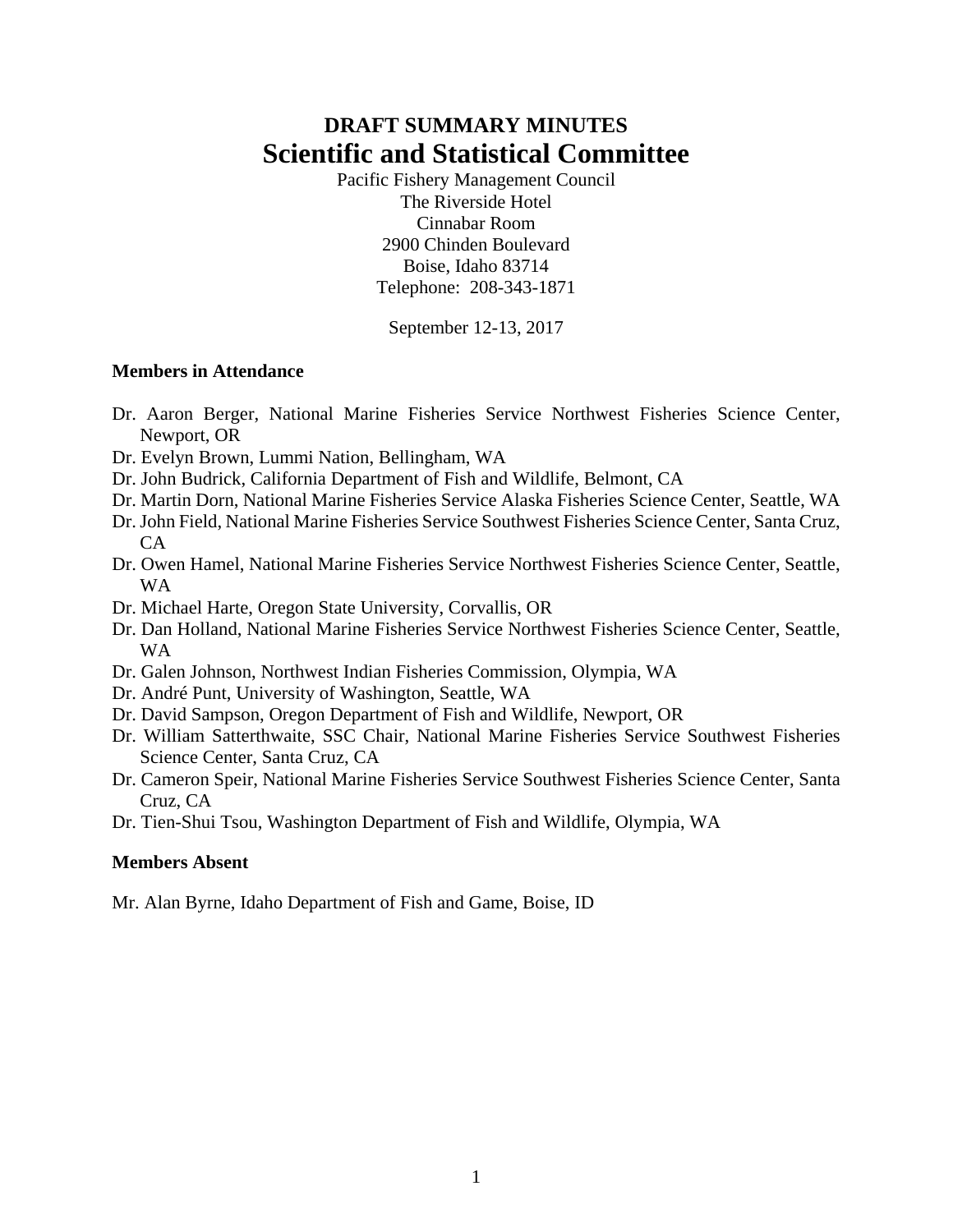| SSC Recusals for the September 2017 Meeting |                                                                                                                          |                                                                                                                     |  |  |  |  |
|---------------------------------------------|--------------------------------------------------------------------------------------------------------------------------|---------------------------------------------------------------------------------------------------------------------|--|--|--|--|
| <b>SSC Member</b>                           | <b>Issue</b>                                                                                                             | <b>Reason</b>                                                                                                       |  |  |  |  |
| Dr. Aaron Berger                            | Agenda Item E.8 - Adopt Final<br><b>Stock Assessments</b>                                                                | Dr. Berger was the lead<br>STAT on the OR BDR<br>assessment                                                         |  |  |  |  |
| Dr. John Budrick                            | Agenda Item E.8 - Adopt Final<br><b>Stock Assessments</b>                                                                | Dr. Budrick was on the<br>STAT for the CA<br>scorpionfish assessment                                                |  |  |  |  |
| Dr. John Field                              | Agenda Item E.8 - Adopt Final<br><b>Stock Assessments</b>                                                                | Dr. Field supervised staff<br>who prepared the CA<br>BDR and CA scorpionfish<br>assessments                         |  |  |  |  |
| Dr. John Field                              | Agenda Item E.3 - Stock<br><b>Assessment Methodology</b><br><b>Review Topic Selection</b>                                | Dr. Field is one of the<br>sponsors of a<br>methodology topic<br>(Attachment 1) proposed<br>for review              |  |  |  |  |
| Dr. John Field                              | Agenda Item I.1 - Climate<br><b>Vulnerability Assessment</b>                                                             | Dr. Field scored some<br>climate vulnerabilities                                                                    |  |  |  |  |
| Dr. Owen Hamel                              | Agenda Item E.8 - Adopt Final<br><b>Stock Assessments</b>                                                                | Dr. Hamel supervised<br>staff who prepared the OR<br>BDR, POP, lingcod,<br>yelloweye, and yellowtail<br>assessments |  |  |  |  |
| Dr. Dan Holland                             | Agenda Item I.2 – FEP<br>Initiatives: Scoping and Selection                                                              | Dr. Holland is a principal<br>investigator on Fishery<br><b>Participation Choices</b>                               |  |  |  |  |
| Dr. André Punt                              | Agenda Item E.9 - Initial<br>Harvest Specifications and<br><b>Management Measure Actions</b><br>for 2019-2020 Management | Dr. Punt co-authored the<br>sigma analysis prepared<br>by Kristin Privitera-<br>Johnson                             |  |  |  |  |
| Dr. André Punt                              | Agenda Item I.2 - FEP<br>Initiatives: Scoping and Selection                                                              | Dr. Punt is a principal<br>investigator on Fishery<br><b>Participation Choices</b>                                  |  |  |  |  |
| Dr. Theresa Tsou                            | Agenda Item E.8 - Adopt Final<br><b>Stock Assessments</b>                                                                | Dr. Tsou was on the<br>STAT for the northern<br>lingcod assessment                                                  |  |  |  |  |

# *A. Call to Order*

Chairman Will Satterthwaite called the meeting to order at 8:00 a.m. Chuck Tracy briefed the Scientific and Statistical Committee (SSC) on the issues to be discussed this week. Chuck provided an update on plans for the Sixth National Meeting of Scientific Coordination Subcommittee of the Council Coordination Committee. For Future Meeting Planning, the SSC discussed plans for the Marine Stewardship Council review of select conditions for certifying the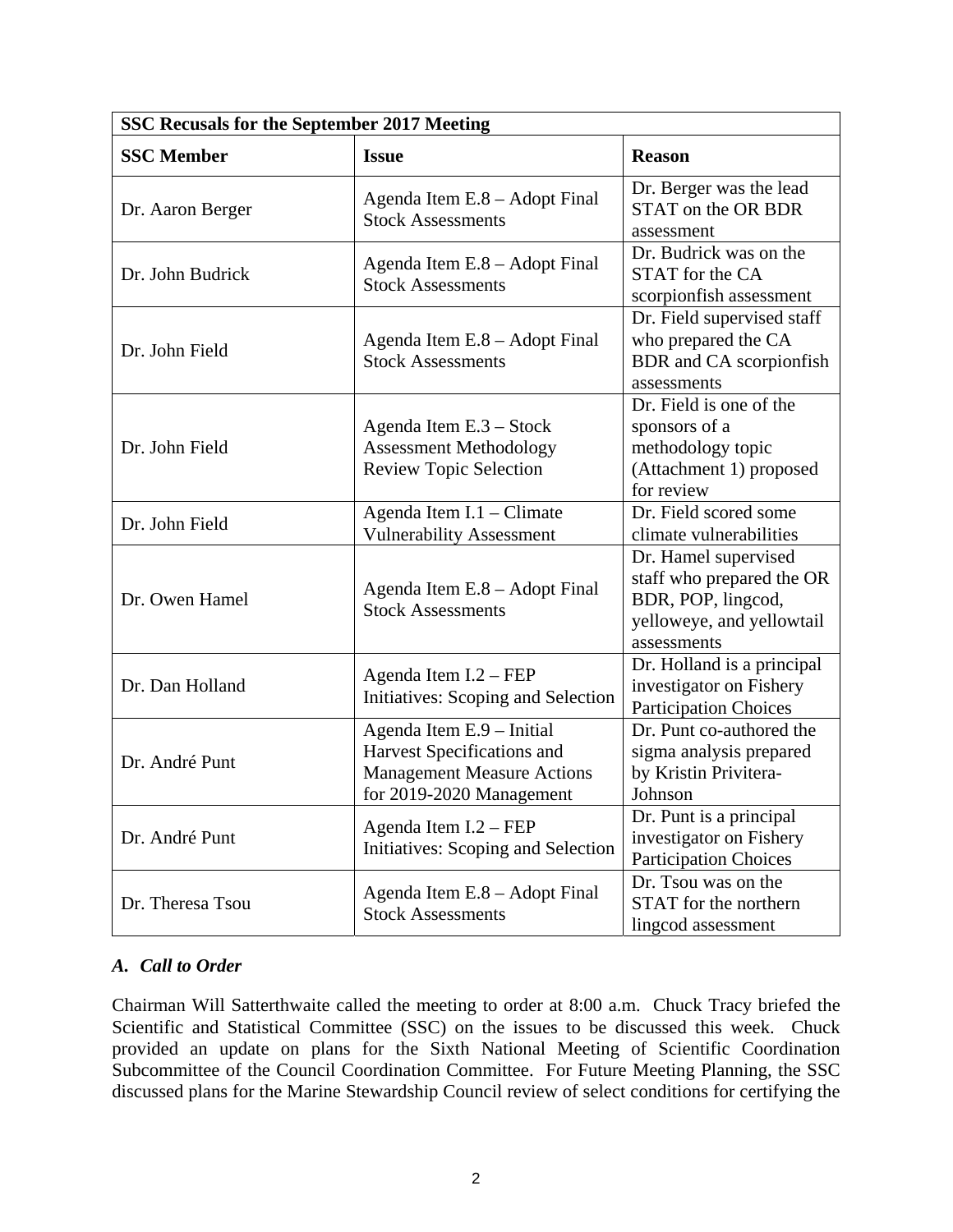west coast bottom trawl fishery. Chuck explained the protocols memo he sent to advisory bodies. The protocols highlighted include minority reports in advisory body statements and the need to have sensitivity to different political views. All advisory bodies need to appear objective. The Research and Data Needs document needs to be prepared for early next year. The five-year review of the Fishery Ecosystem Plan is scheduled for next year. There are four nominees for two atlarge SSC seats. Additionally, there are four nominees for four vacant non-SSC advisory body seats. Chuck then provided an overview of the SSC agenda and highlighted the tasks under each item.

The June minutes were approved with the recommendation to append the Groundfish Subcommittee report to the end of the minutes.

Aaron Berger volunteered to serve as chair of the Highly Migratory Species Subcommittee. Ole Shelton volunteered to serve on the Salmon and Ecosystem subcommittees.

John DeVore will facilitate the scheduling of the stock assessment process review meeting recommended for early December.

There was a discussion on preparing the five-year Research and Data Needs (R & D) document. Martin Dorn explained how the NPFMC SSC prepares their R&D document which is a matrix of prioritized R&D needs and also outlines those endeavors that are ongoing, etc. It is a much more involved process but it can be useful in preparing grant proposals, etc. Martin will send his recommendations to John DeVore who will take the first shot at drafting and organizing the R&D document.

The SSC then went into closed session to discuss nominees to vacant advisory body seats.

#### *C. Coastal Pelagic Species Management*

1. Acoustic Trawl Survey Methodology Review Terms of Reference

Dr. André Punt (Scientific and Statistical Committee [SSC] Coastal Pelagic Species [CPS] subcommittee chair) summarized the proposed Terms of Reference for the January 2018 methodology review of the Southwest Fisheries Science Center's acoustic trawl survey methodology (ATM) for coastal pelagic species (Agenda Item C.1, Attachment 1). The methodology review panel will be focused on the approach used to develop biomass indices for Pacific sardine, Pacific mackerel, two sub-stocks of northern anchovy, and jack mackerel. This will be the second Council-sponsored methodology review for the ATM (the first was conducted in February 2011), and is needed to address the eight items in the proposed Terms of Reference.

All eight items in the proposed Terms of Reference are very important for interpreting and applying resulting biomass indices for CPS management. The SSC recommends lengthening the methodology review to 4.5 or 5 days to adequately address all eight items. Specific recommendations on review item changes or refinements include:

 Item 1 (documentation) and 8 (use for assessment) should both include an additional subitem to address how echogram backscatter is analyzed to exclude non-CPS backscatter.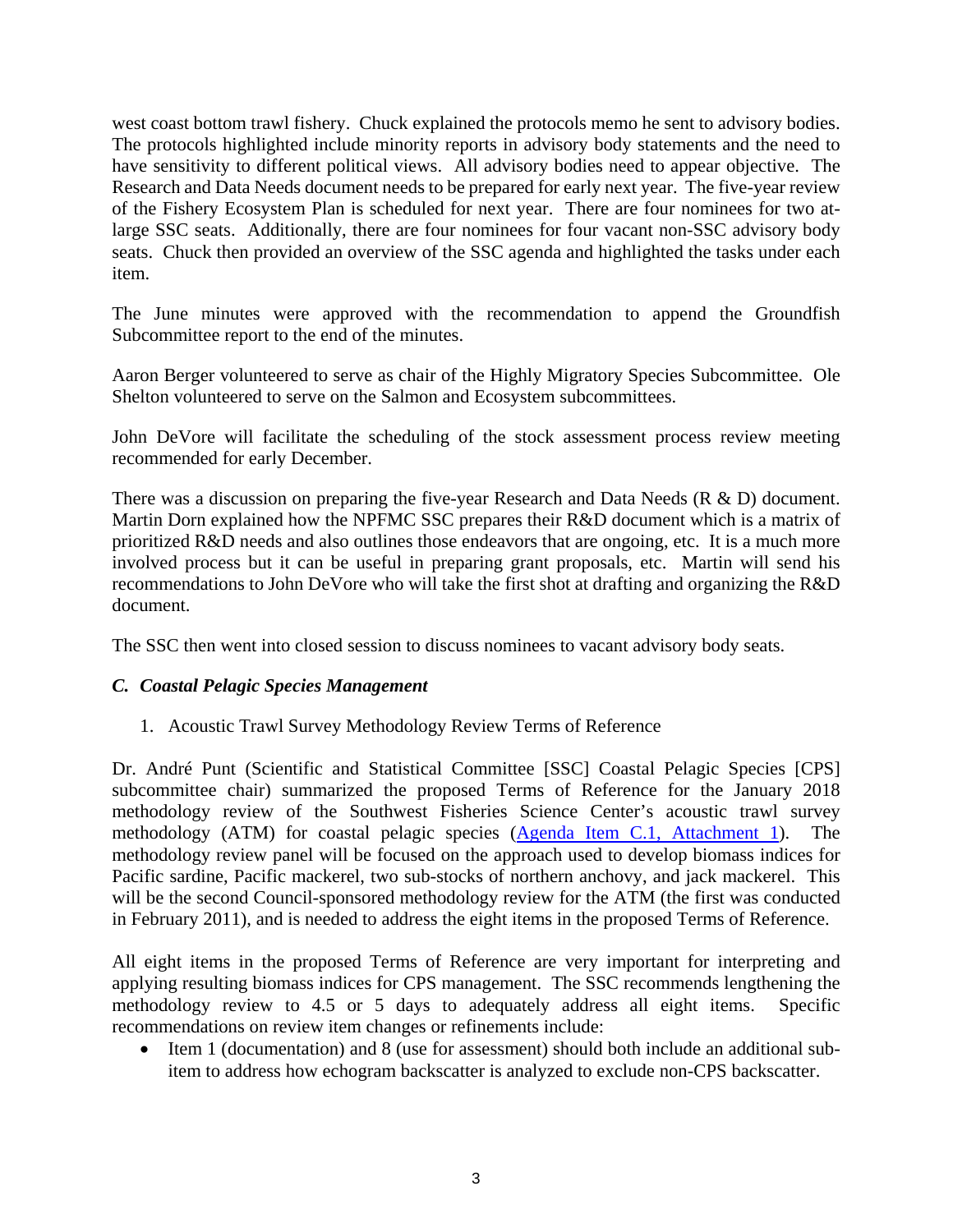- Item 3 should focus on using the habitat model to select the region to be surveyed, whereas the use of the habitat model to split historical catches between the northern and southern subpopulations should be dealt with at Stock Assessment Review panels.
- Item 5 should not take up a large amount of time during the review. It should focus on summarizing the conclusions of workshops on comparing outputs from the EK60 and EK80 echo sounders.
- Item 8 essentially represents a synthesis of the other seven items, and thus will be the most relevant to the Council for understanding ATM survey use for CPS management. Item 8c should read "use the most recent estimate of absolute biomass to directly inform harvest management without the use of a formal integrated assessment."

The SSC endorses the scope of the proposed ATM methodology review, including review report expectations and the breadth of the review topic items.

# *SSC Notes:*

*The CPSMT indicated (Agenda Item C.1.a, Supplemental CPSMT Report 1) that item 3 was less of a priority as it should be dealt with at the STAR panel. The SSC suggested that decisions about splitting the catches to subpopulation could be dealt with at STAR panels, but the acoustic detection and targeting issues identified under item 3 should be addressed at the methodology review if time permits.* 

*The CPSMT indicated (Agenda Item C.1.a, Supplemental CPSMT Report 1) that item 5 was less of a priority because the EK80 provides generally comparable data as the EK60, and the additional benefits of using the EK80 have not been fully evaluated at this time and are not ready for review. The SSC noted that item 5 should remain in the terms of reference and, given the likely available information, will be a relatively quick but important review item.* 

*The following SSC members were identified to be on the review panel: panel chair (Punt), first additional reviewer (Hamel), and second additional reviewer (Brown). Three CIE reviewers will also need to be selected.* 

# *F. Salmon Management*

1. Methodology Review Final Topic Selection

Ms. Robin Ehlke (Council staff) briefed the Scientific and Statistical Committee (SSC) on the list of proposed topics for the 2017 Salmon Methodology Review tentatively scheduled for an October 17 webinar. Only one item is anticipated to be ready for review this year:

Technical Revision to the Marine Survival Index of the Oregon Coastal Natural Coho Work Group Harvest Matrix (Agenda Item F.1.a, Supplemental ODFW Report 2, September 2017), with Oregon Department of Fish and Wildlife the responsible party.

Although documentation related to the Chinook Fishery Regulation Assessment Model and the base period update were previously identified as topics for review, complete documentation will not be ready this year (Agenda Item F.1.a, Supplemental MEW Report 1, September 2017). A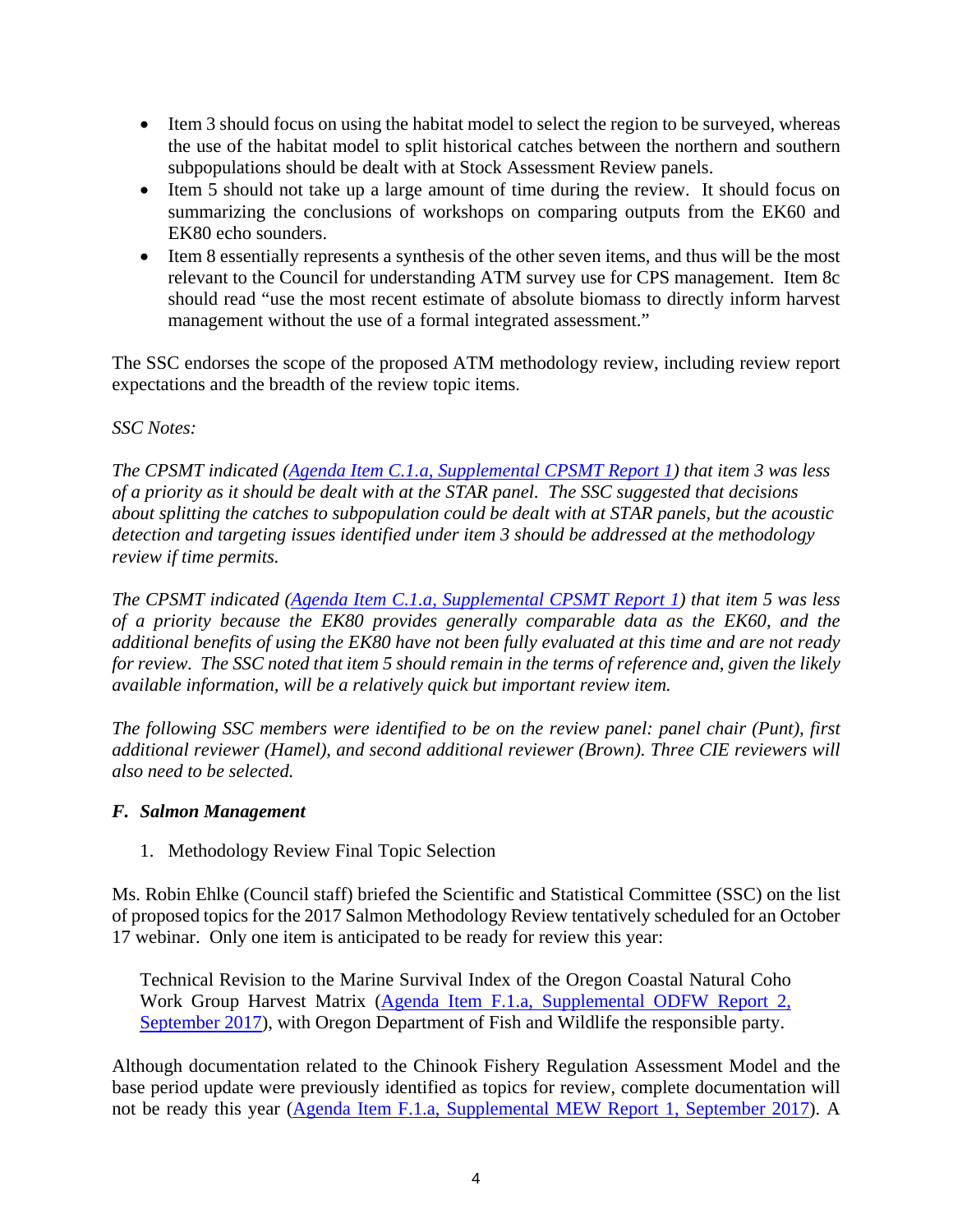proposed change to a management line in Oregon was identified by the Salmon Technical Team (STT) as a data change that does not require methodology review (Agenda Item F.1.a, Supplemental STT Report 2, September 2017). A proposed change to the southern boundary of the Klamath Management Zone in California would require a methodology review to implement, but no analysis will be ready for review this year (Agenda Item F.1.a, Supplemental STT Report 2, September 2017).

Materials submitted for review should be technically sound, comprehensive, clearly documented, and identified by author. Materials to be reviewed should be submitted no later than October 3, 2017, to Robin Ehlke. If this deadline cannot be met, it is the responsibility of the author to contact Robin Ehlke, the SSC Salmon Subcommittee Chair, and the SSC Chair prior to the deadline, so appropriate arrangements, rescheduling, and cancellations can be made in a timely and costeffective manner. The SSC plans to review reports on this topic at the November 2017 meeting.

## *SSC Notes:*

*Changes made to historical data as proposed under Agenda Item F.1.a, Supplemental ODFW Report 1, September 2017 should be accompanied by appropriate documentation or changes uploaded to RMIS so that these changes will be transparent to third-party users of the data.* 

2. Sacramento River Winter Chinook Control Rule, Preliminary Recommendations

Dr. Michael O'Farrell (Southwest Fisheries Science Center) presented an evaluation of Sacramento River Winter Chinook (SRWC) salmon control rules (Agenda Item F.2.a, SRWCW Report 1) to the Scientific and Statistical Committee (SSC). This analysis is an update of the management strategy evaluation (MSE) presented to the SSC in April 2017 (Agenda Item E.1.a, SRWCW Report 1, April 2017) and continues to build upon a previous analysis reviewed and endorsed by the SSC in March 2014 (Agenda Item F.8.a, Attachment 2, March 2014), as well as preseason abundance forecast approaches reviewed in November 2016 (Agenda Item D.2, Attachment 1, November 2016).

The analysis evaluates nine control rules using scenarios that differ in assumptions regarding productivity and forecast error. The SSC commends the analysts for this MSE work, which represents an important step in evaluating these control rules.

At the April 2017 SSC meeting, the SSC recommended two changes to the analysis: adding scenarios to explore alternative assumptions regarding productivity, and reporting the proportion of years with allowable impact rates within ranges to illustrate both the frequency and magnitude of changes in allowable impact rates. The updated analysis incorporates both recommendations. In particular, the updated evaluation contains alternative scenarios that include longer droughts, more frequent droughts, and overall warmer river temperature, each of which affects egg-to-fry survival.

The analysis represents the best available science for differentiating between the effects of alternative control rules, and for evaluating the tradeoff between conservation benefits and harvest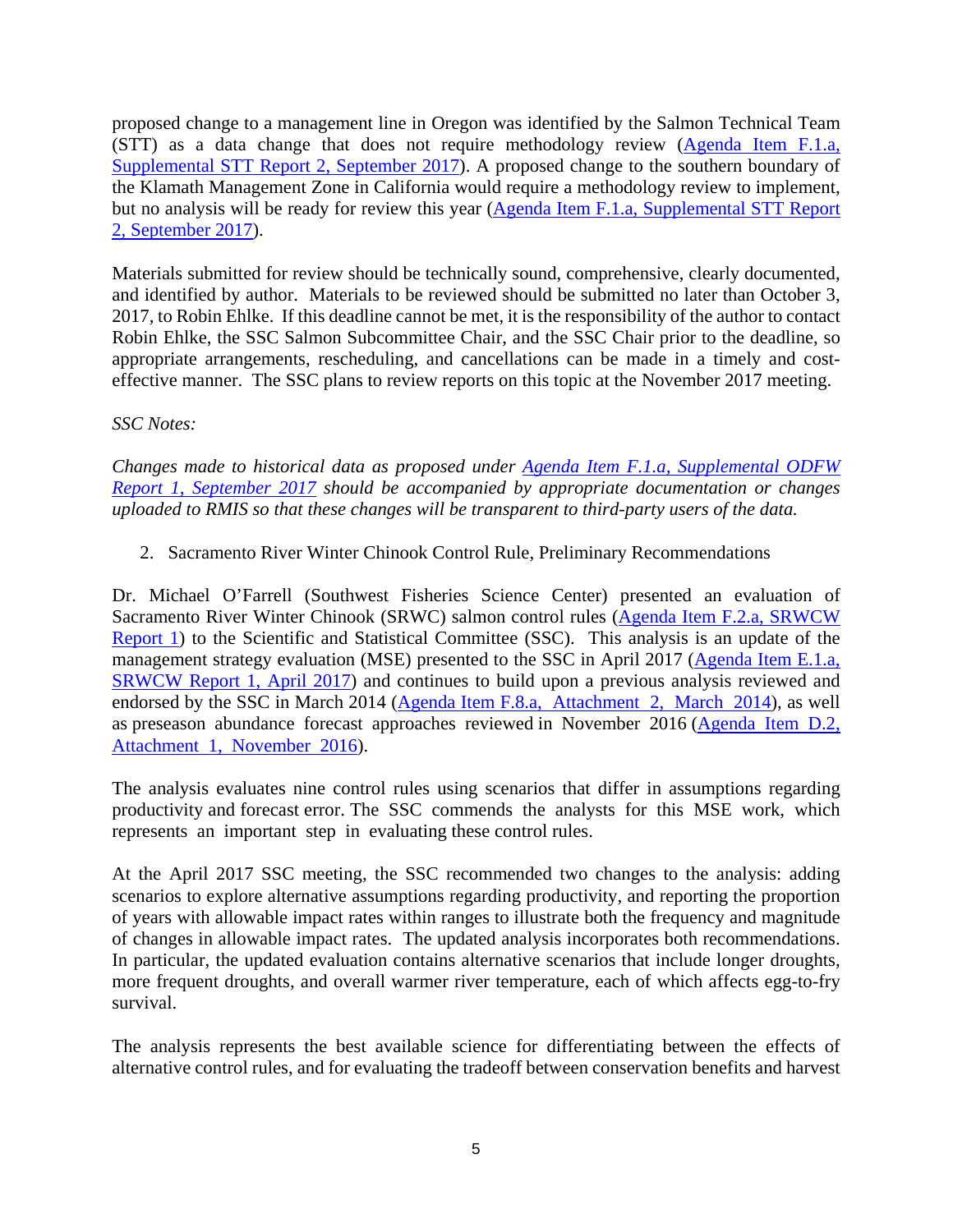constraints if the harvest control rule is based on the median versus mode of the abundance forecast.

# *SSC Notes:*

*It would be useful to present results for the less productive scenarios in tabular form as well as the figure (Figure 5).* 

*Figure 5 could be easier to interpret if it included bars for 20% and >20% allowable impact rates, and included results for control rules 1-3. It could also be informative to subdivide the 10-19.9% category, e.g. into 10-4.9% and 15-19.9%.* 

*It appears that the scenario with autocorrelation has lower realized productivity than the base scenario, possibly because the mean value was not adjusted to account for the effects of adding autocorrelation. This does not present a problem for comparing across control rules within scenarios.* 

*It was suggested that a scatterplot could be a more informative way of comparing the forecasted median and mode versus the modeled truth, but the important criteria for choosing among control rule inputs are their performance (i.e., how they trade off conservation against fishery constraints) rather than their statistical fit to the modeled truth.* 

*The method for estimating SRWC impacts does not allow for the estimation of fishery impacts on age-2 fish. Therefore, the model results could be understating the conservation benefits of reduced (or zero) fishing, since a lower allowable impact rate on age-3+ fish would presumably lower contact rates with age-2 fish as well.*

# *E. Groundfish Management*

2. Off-Year Science Improvements

The Scientific and Statistical Committee (SSC) reviewed possible topics for off-year science workshops related to improving groundfish science informing Council decision-making. The SSC considered the recommendations from recent Stock Assessment Review (STAR) panels (Agenda Item E.8, Attachments 1-12) and previous workshops. Successful workshops require a volunteer to take the lead in organizing the workshop, the commitment of resources to conduct dedicated research, and post-meeting work to prepare scientific reports, all of which come at a cost of time and resources. There is a trade-off between the number of workshops that are held and the amount of progress that can be made on other projects to improve data inputs and stock assessments.

Rather than making a final recommendation at this meeting, the SSC would prefer to revisit this agenda item at the November meeting. The assessment cycle for this year is not yet complete, and by November the mop-up review and the Center for the Advancement of Population Assessment Methodology workshop on recruitment will have occurred, so the SSC may have a better perspective on priorities. The SSC also sees considerable benefit to making the selection of offyear science workshops a two meeting process in which an initial list is developed at the September meeting, and a final decision is made at the November meeting.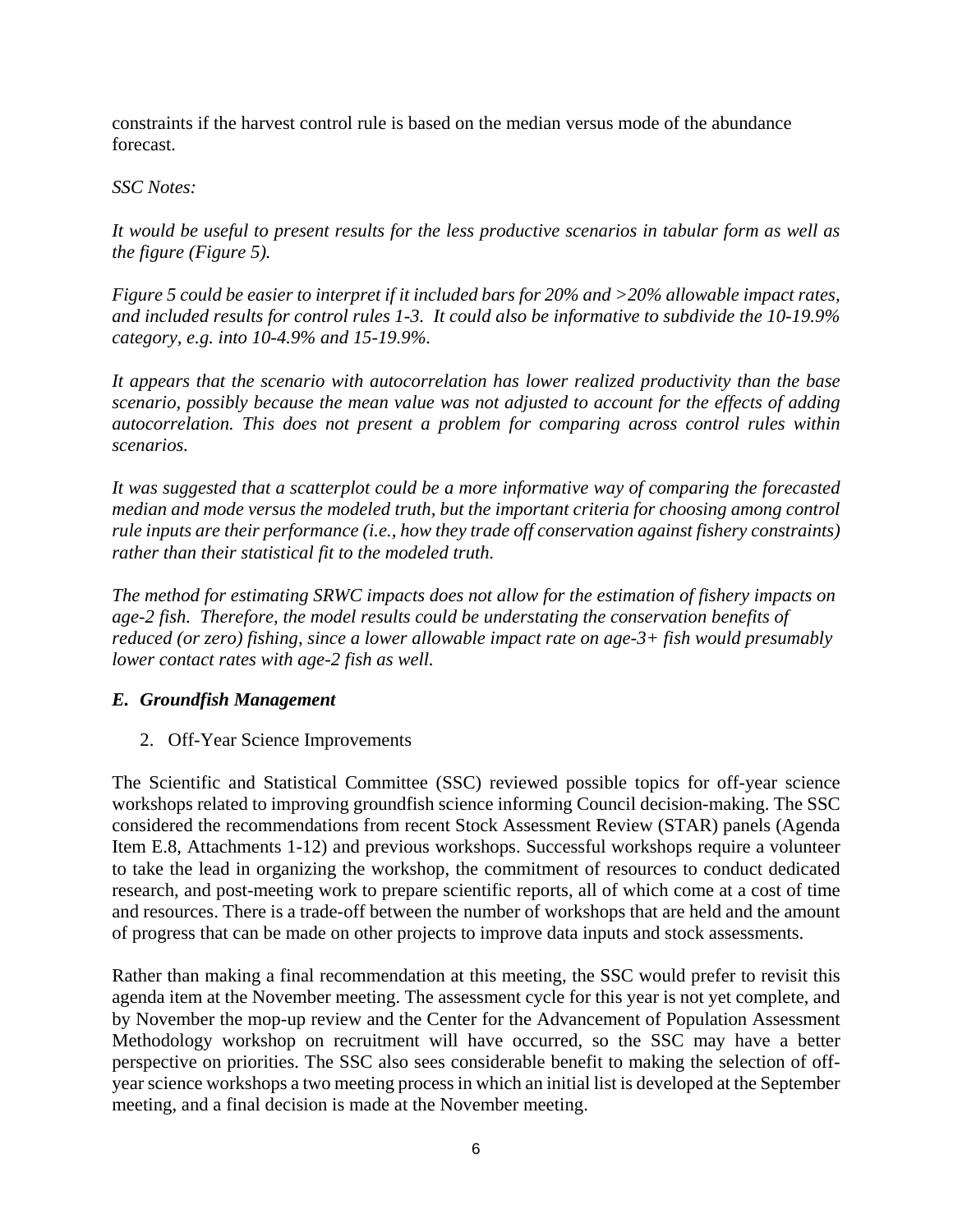The SSC identified three high priority topics for off-year science workshops, and one topic that was regarded as important but can be better addressed through the methodology review process:

#### **Follow-up workshop on catch reconstruction.**

A catch reconstruction workshop was held in November 2016. While the workshop made important progress, additional work is needed to improve historical catch estimates. The Washington catch reconstruction may be completed by next year, and should be reviewed. Work to separate aggregated skate catches into catch by species will be available to review by next year. Finally, a review has been proposed for an approach involving Bayesian hierarchical statistical models and model averaging to estimate catches and catch uncertainty in sparsely sampled mixed stock fisheries (See Agenda Item E.3, Attachment 1, September 2017). The proposed workshop could also review this analytical approach.

#### **Workshop on transboundary issues in groundfish stock assessments.**

Several assessments in this assessment cycle and in previous cycles have made recommendations that transboundary assessments be developed for stocks that extend across international boundaries. This workshop would use Canadian catch and assessment data provided this year to explore sensitivity of assessments restricted to solely U.S. waters to alternative assumptions regarding stock distribution. Simulation modeling should also be used to evaluate model sensitivity. Canadian scientists would be invited to participate in the workshop. This workshop would be focused exclusively on assessment issues, and would be intended as a step towards fostering cooperation between U.S. and Canadian scientists on stock assessment issues.

#### **Workshop on conditional age-at-length data.**

Many West Coast stock assessments use conditional age-at-length data in stock assessments, which inform growth, recruitment strength, and natural mortality. The ability to use this type of input data is a relatively recent feature of the stock synthesis model. A number of important issues were raised during this assessment cycle concerning how these data are collected and prepared for use in stock assessments. Conditional catch-at-age data are robust to length-based processes, but they can be influenced by age-based processes, such as age-dependent movement to deeper water. The goal of this workshop would be to provide guidelines on best practices for using conditional age-at-length data in stock assessments.

#### **Research topic on the characterization and propagation of stock assessment uncertainty for use in acceptable biological catch (ABC) calculations.**

The SSC discussed this topic under this agenda item, but eventually concluded that it would be better dealt with as a methodology review rather than a full workshop. Two projects were reviewed at the August 29 Groundfish Subcommittee meeting: a project to update the sigmas for the ABC buffer using uncertainty in overfishing limits (OFLs) rather than in ending biomass, and a project to propagate uncertainty using the low and base scenarios in decision tables. This research is ongoing and should be reviewed next year as part of the methodology review process. In addition, the SSC intends to develop additional guidelines for developing decision tables for inclusion in the revised stock assessment terms of reference. This year a variety of methods were used to develop decision tables and it is unclear whether some methods are better than others.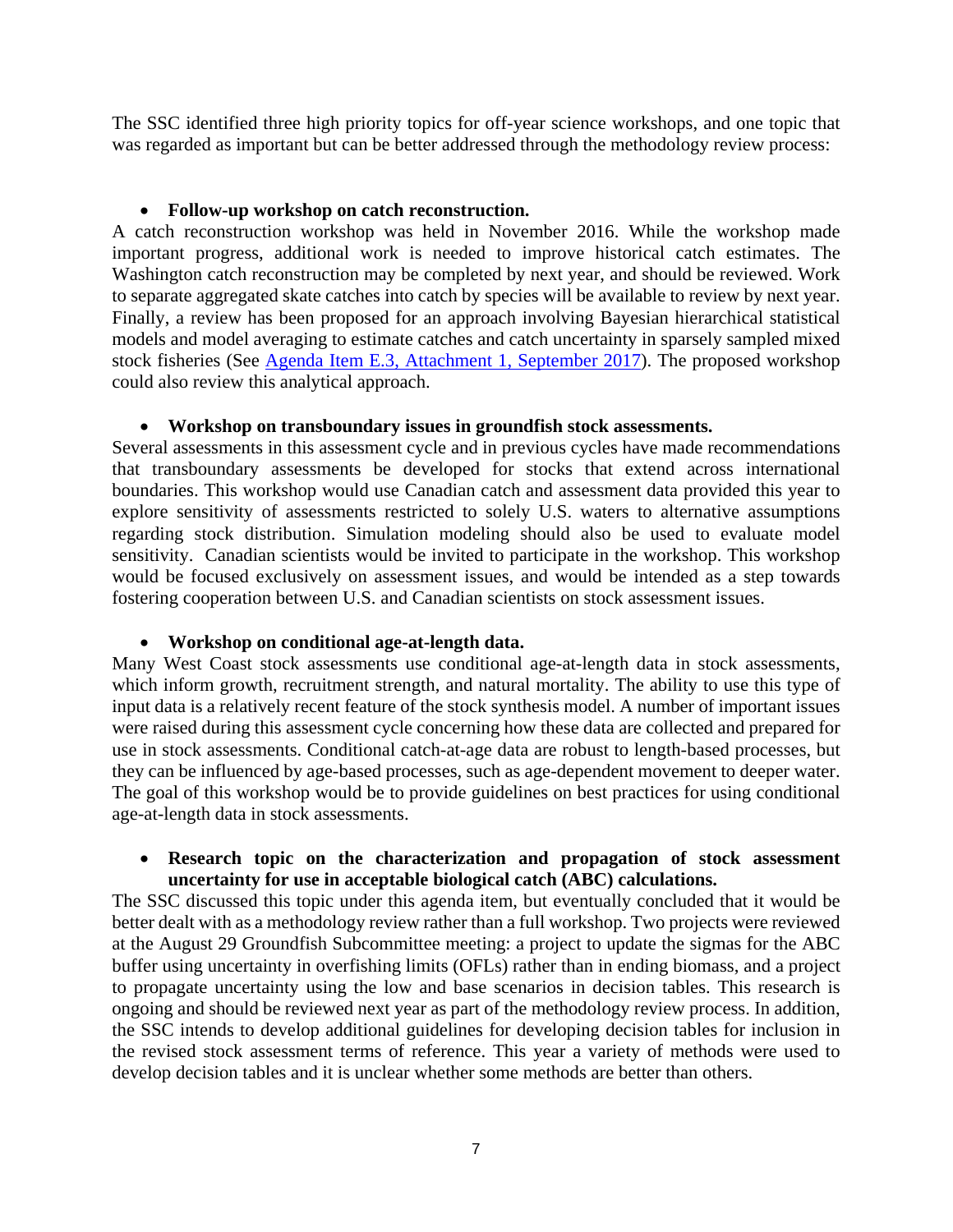Other potential workshops were discussed but given lower priority. These were:

Workshop on recreational catch per unit effort (CPUE) standardization.

Nearshore stock assessments, such as the California scorpionfish and blue/deacon rockfish assessments this year, depend upon CPUE standardization using several techniques, such as that of Stephens and MacCall (2004). A review of alternative methods of standardizing recreational CPUE would be useful to provide advice for future assessments.

#### Workshop on spatial models in stock assessments.

This workshop would review alternative methods to incorporate spatial structure in assessments and provide guidance for future stock assessments.

Workshop on differential mortality by sex and/or availability in West Coast rockfish.

Several West Coast rockfish assessments have to contend with a situation where one sex (usually females but not always) is much less common than the other sex at older ages. Most often this is dealt with by assuming (or estimating) a higher natural mortality for the less common sex. However other hypotheses, such as low selectivity or availability, may be impossible to rule out based on available data. This workshop would use different approaches, such as life history theory, data analysis, and simulation modeling to explore this situation and develop guidelines for future assessments.

• Follow-up productivity workshop to address issues that remain from the December 2016 productivity workshop.

Some of the issues that were addressed but not resolved at the productivity workshop include the use of three-parameter stock recruit curves in stock assessments, and the consistency of the fishing mortality and biomass reference points in the Council's harvest policy.

 Workshop on the carry-over provisions of the revised National Standard 1 (NS1) guidelines.

The revised NS1 guidelines include provisions for carrying over the unused portion of the annual catch limit, but require that a comprehensive analysis be done to demonstrate that the ABC control rule with carry-over provisions still prevents overfishing. To hold this workshop, an analytical framework would have to be developed that would meet the criteria established in the NS1 guidelines, and resources would be needed conduct the analysis. The Council and advisory bodies would have to propose or agree to a set of alternative carry-over provisions for analysis.

#### *SSC Notes:*

*Another topic is to comprehensively evaluate the appropriateness of using the Triennial survey in assessments and whether the survey should be split into early and late segments. These issues routinely come up in stock assessments, and a consistent approach should be used.* 

*Data for lingcod off Canada were collected and made available to the analysts, but not included in the assessment. Analysis of these Canadian lingcod data and comparison to data from US waters should be easy to accomplish. Such an analysis should be included in the "Workshop on transboundary issues in groundfish stock assessments".*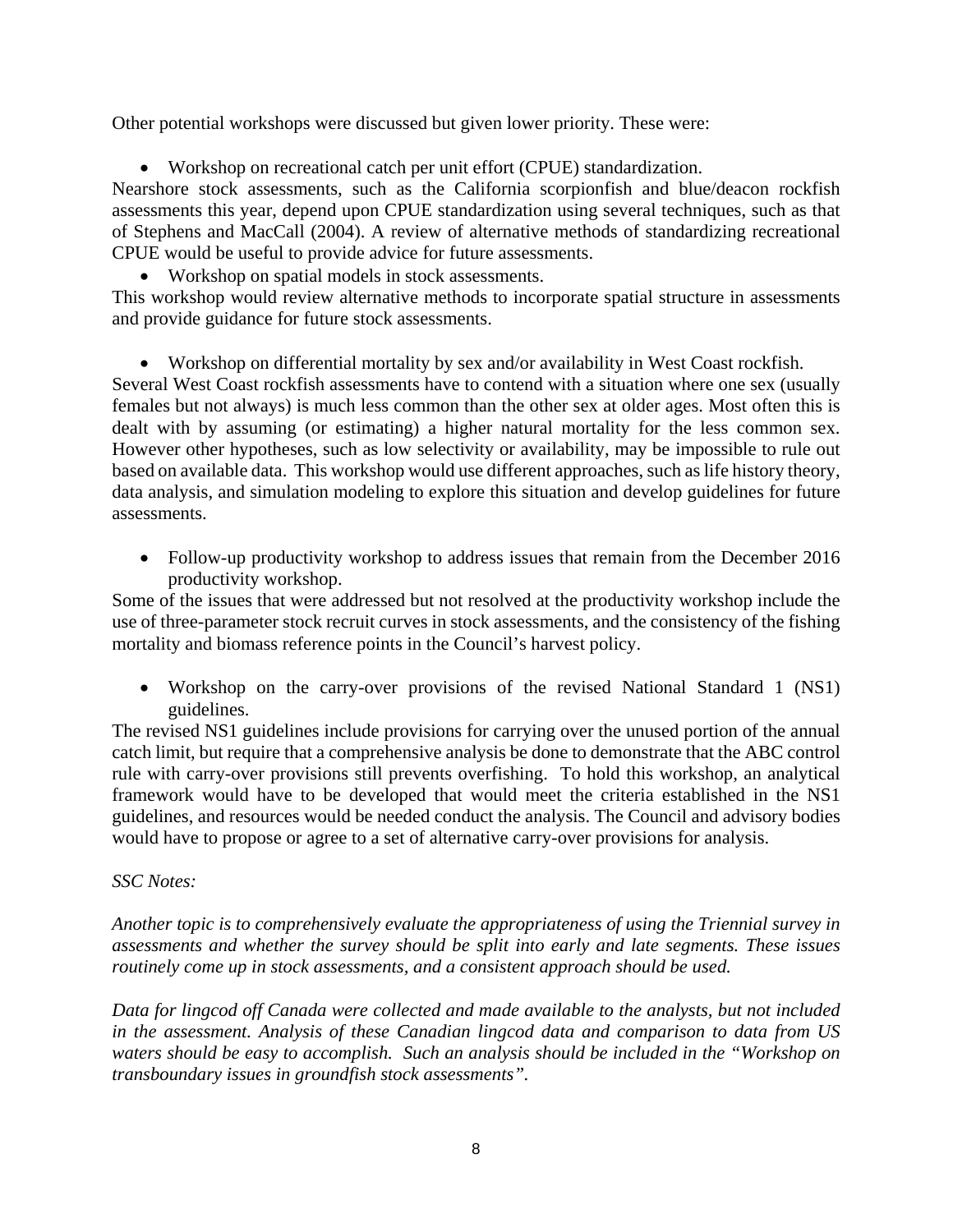*The COP should be modified so that selection of off-year workshops occurs over two Council meetings, to give time to determine the availability of assessment scientists and their timelines for producing results to inform proposed workshops.* 

*Stevens, A. and A. MacCall (2004). A multispecies approach to subsetting logbook data for purposes of estimating CPUE. Fisheries Research 70, 299-310.* 

3. Stock Assessment Methodology Review Topic Selection

The Scientific and Statistical Committee (SSC) reviewed two proposals for stock assessment methodology review included in the advance briefing book and another proposal submitted as a supplemental report. In addition, the SSC considered potential topics for which official proposals have not yet been submitted. The SSC recommends delaying final action on this agenda item until the November Council meeting. Many of the personnel that would have contributed to the development of proposals were occupied with finalizing stock assessments, providing limited time for proposal preparation. In addition, a second meeting would allow time for proponents to respond to preliminary comments by the SSC and prepare complete proposals. The SSC provides the following comments on each of the proposals reviewed and considered at this meeting. New proposals for reviews included in the advance briefing book:

- *Improving Catch Estimation Methods in Sparsely Sampled Mixed Stock Fisheries (Agenda Item E.3, Attachment 1*): The SSC recommends the proposed methodology move forward for review as it has the potential to help resolve historical catch compositions for which there are limited data to parse mixed market categories to species using methods that are more consistent, potentially more accurate, and that provide estimates of uncertainty. The recommended timing of the review is winter of 2018.
- *Proposal for a Methodological Review of the Data-Limited Methods Toolkit (DLMtool) for Use in the Pacific Fishery Management Council's Stock Assessment Review (STAR) Process (Agenda Item E.3, Attachment 2):* The SSC acknowledges the potential benefit of evaluating the applicability of the DLMtool to the stocks in the groundfish fishery management plant (FMP) to improve assessments, conduct management strategy evaluations, and identify data that is most informative in assessing data limited stocks. Crafting specific Terms of Reference (TOR) for this methodology review is recommended to help focus efforts on aspects of the tool that are new to the Council process and compatible with the current management framework of harvest control rules.

New proposals for reviews provided in the supplemental briefing book:

 *Oregon Department of Fish and Wildlife (ODFW) Remotely Operated Vehicles (ROV) Survey:* The ODFW submitted a proposal outlining ROV based surveys in nearshore waters as a supplemental report (Agenda Item E.3.a, Supplemental ODFW Report 1). The proposed methods could provide an index of abundance and potentially provide an absolute estimate of abundance for nearshore species. A need was identified for additional details prior to review on how to account for detection probability and expansion to unsampled habitat. In addition, the format and content of the proposal were not consistent with the requirements for proposals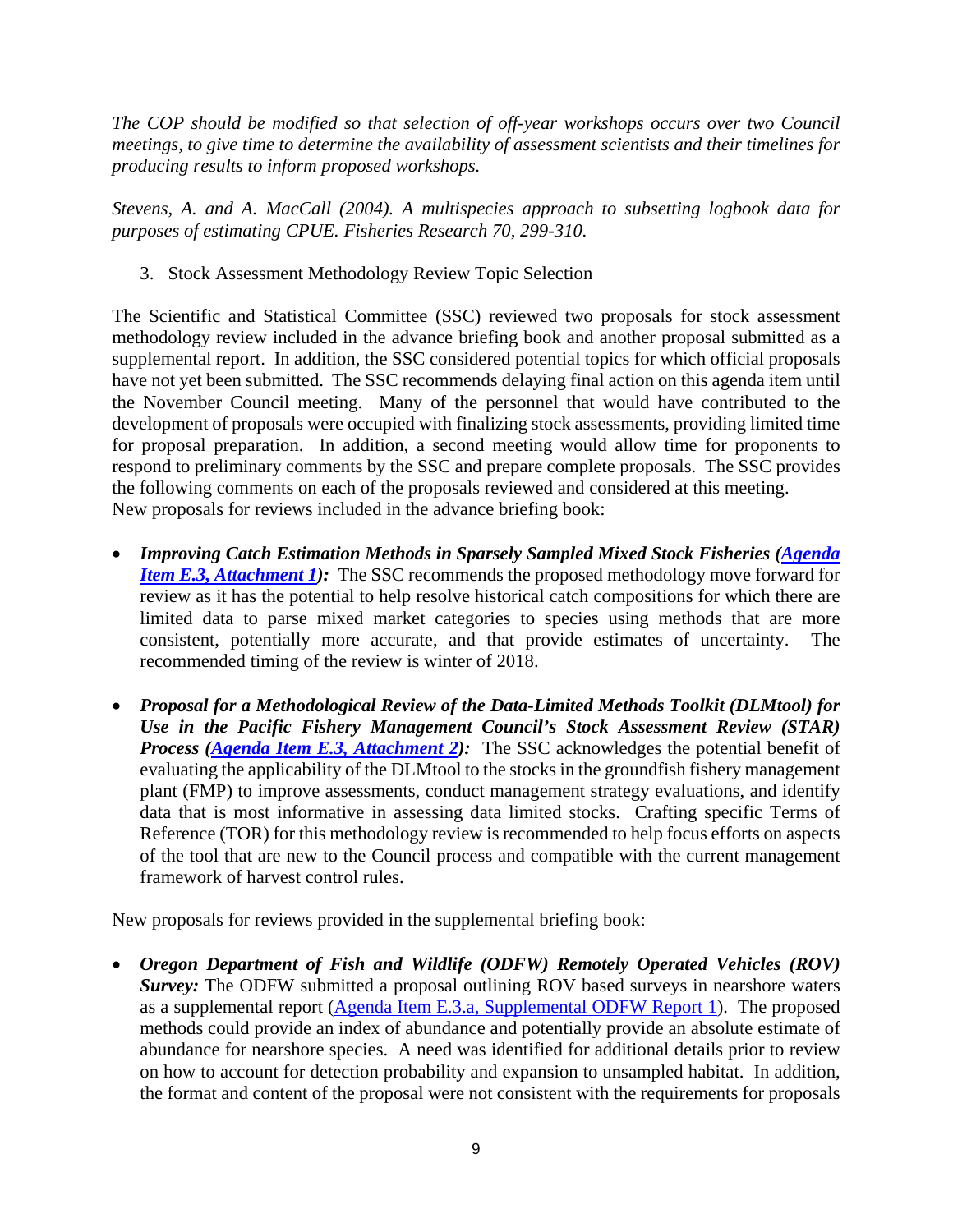under the TOR for Methodology Review. For example, the proposal should also contain the means by which the results would be used in assessment.

Postponing final action on this agenda item until November would provide the time necessary to address the outstanding questions.

Analyses initially reviewed by the groundfish subcommittee on August 29<sup>th</sup>:

- *Adjustments to Sigma based on Age of Assessment (Agenda Item E.9, Attachment 4):* At the August 29th SSC Groundfish Subcommittee meeting, methods accounting for the time since the last assessment based on projections from the base and low states of nature from decision tables were presented. The SSC agrees that this adjustment has value in better accounting for scientific uncertainty assessments and analyses should continue.
- *Updating of Sigma Values for Scientific Uncertainty in Stock Assessments (Agenda Item E.9, Attachment 5*): As part of the ongoing review efforts, updated estimates of sigma and potential additional methods for estimation were presented to the SSC Groundfish Subcommittee on August  $29<sup>th</sup>$ . While updating estimates using the original method requires less scrutiny, new methods would require further review.

Other potential review topics were discussed by the SSC for which no proposals have been submitted. If complete proposals are developed for these topics they could be submitted for consideration at the November Council meeting:

- *Washington Department of Fish and Wildlife (WDFW) Nearshore Setline Survey:* The WDFW has been conducting gear testing in the past three years to develop an abundance survey for nearshore species. The proposed survey would provide an index of abundance, as well as length and age data for use in stock assessments. This study would help fill data gaps identified in recent assessments for fishery-independent data for nearshore species that inhabit rocky reef habitat.
- *California Department of Fish and Wildlife (CDFW) ROV Survey:* The CDFW and Marine Applied Research Exploration (MARE) have collected data from ROV surveys conducted as part of monitoring of fish size and abundance in marine protected areas and associated reference sites open to fishing.
- *Updating and Improvement of Depth-Dependent Mortality Rates reflecting Surface Release of Rockfish and Mortality Rates for other Groundfish Species:* In 2008, the Groundfish Management Team developed depth-dependent mortality rates currently applied in estimating discard mortality in catch estimates and stock assessments for the recreational and nearshore commercial fisheries. The greatly increased sample size and more representative estimates of long-term mortality now available would provide more accurate estimates of discard mortality. In addition, improved mortality rates for big skate and long-nosed skate are needed to improve historical catch estimates used in assessments.

The ODFW and CDFW ROV surveys as well as the WDFW setline survey could potentially be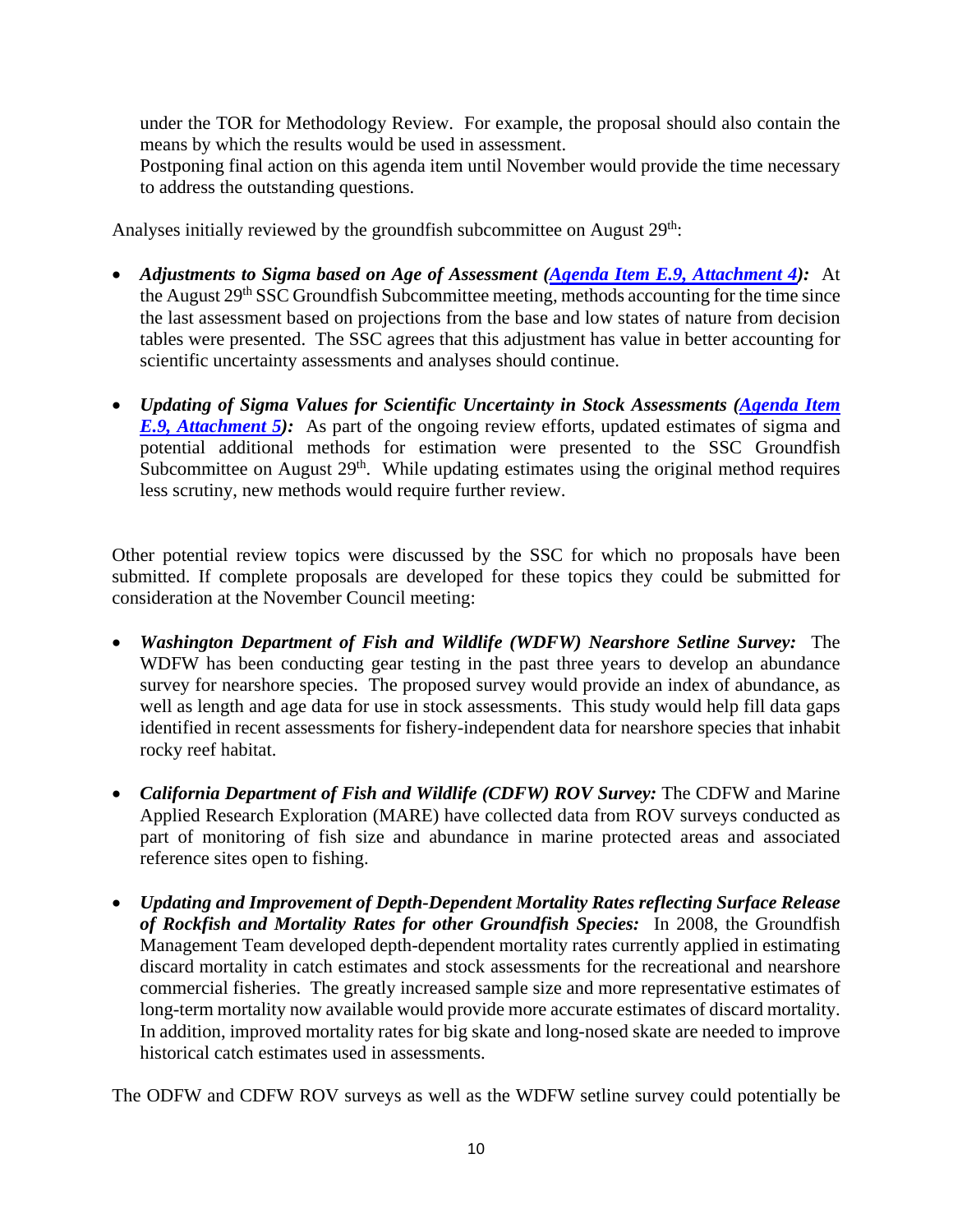combined into a single methodology review focused on enhancement of fishery independent data for stock assessments of nearshore species.

The SSC notes that the format, content and timeline for submission of proposals are defined in the TOR, which should be followed in the future to facilitate timely review.

#### *SSC Notes:*

- *Bill Venables' work on prawns to break out historical catch to species uses a spline in time to fill in gaps, which should be considered by the proponents of the proposal to improve catch estimation methods.*
- *Validation of the methods to improve catch estimation using synthesized data would be worthwhile to examine the ability of the method to identify appropriate splits under varying conditions.*
- *Tom Carruthers' DLM toolbox includes some methods that may not be compatible with Council policies and limiting evaluation to only methods that are most appropriate and that we have the data to apply should be identified in a TOR. The MSE aspect of the model is worthwhile, but the scope of the review should be limited to methods that have not been reviewed, i.e., not re-reviewing DB-SRA methods themselves, but rather the value added by the method. This provides a framework for comparing various methods to determine the circumstances where they are most appropriate.*
- *The methods for expansion and detection probability parameters for camera avoidance or behavior making species more cryptic, may affect the outcomes in ROV surveys and should be considered in more detail and a more detailed proposal submitted for November. Using visual methods for absolute abundance estimates can prove difficult especially for trap-shy or cryptic species. Habitat suitability and considerations of the need to stratify survey results will need to be considered on a species by species basis. Obtaining a good estimate of the CV will be important and development of variance estimates are also important to consider. Detectability and expansion to an absolute abundance estimate suggest outlining how these issues will be addressed for review as the primary complications. We can provide a methodology review contingent on these issues being addressed or a full proposal can be provided in November.*
- *Concern was expressed as to whether a proposal for the ROV survey was of sufficient detail regarding products for review. Future efforts by the SSC should focus on guidelines in the TOR to help inform the description of methods and articulation of the results with the implied purpose would help provide better direction to advocates in the future.*
- *The sigma analyses came before the SSC groundfish subcommittee earlier than originally planned due to a Council decision in June to accelerate the schedule, and the subcommittee recommended that the analyses be continued and looked at again in methodology reviews when more progress has been made. So even though there was not a formal proposal to review the sigma analyses under this agenda item, the GFSC recommended these analyses undergo a future methodology review.*
- *Demonstration of the DLMtool tool by the proponent prior to review would help guide scoping of the TOR and the appropriate timing of a review.*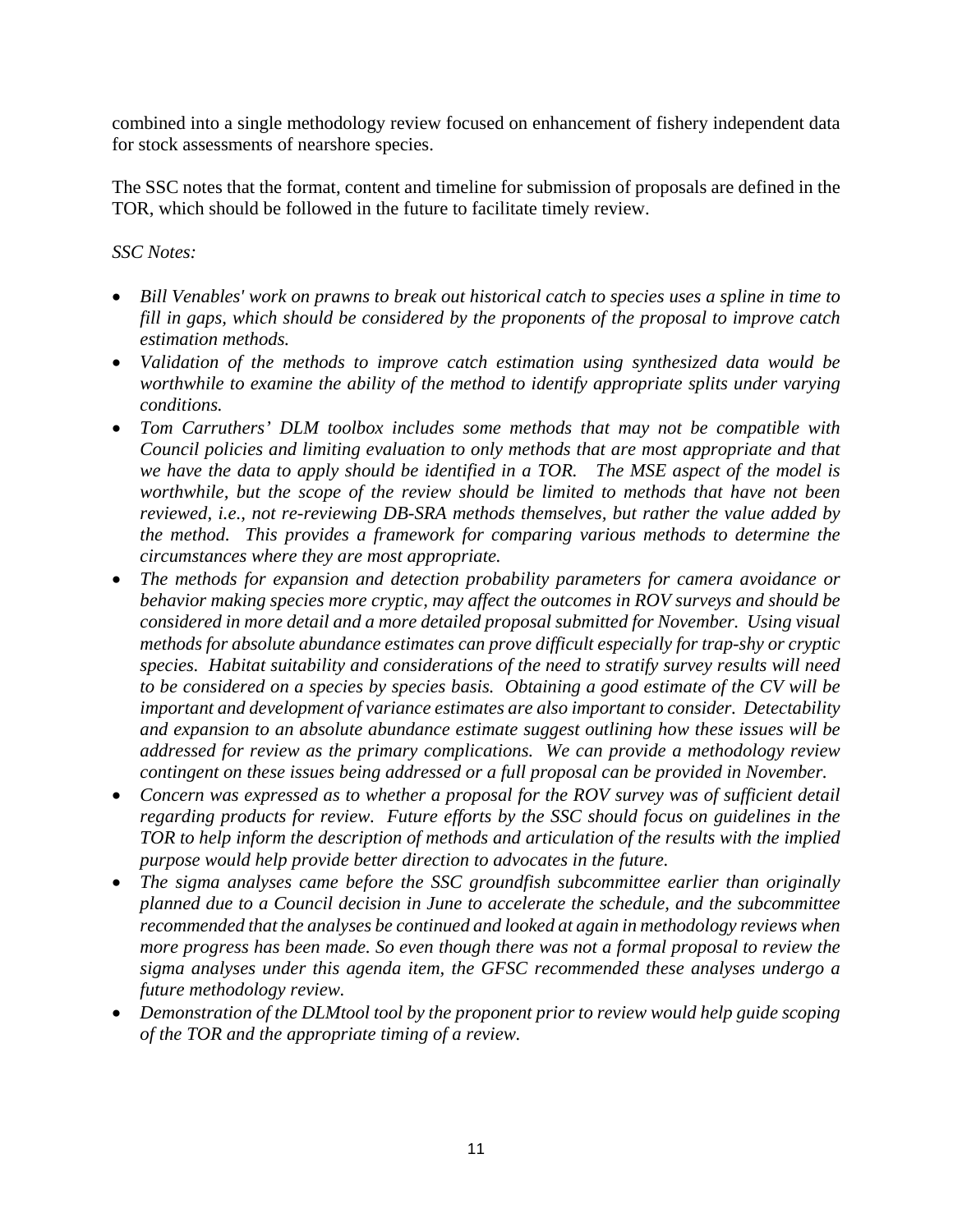### *I. Ecosystem-Based Management*

1. Climate Vulnerability Assessment Report

Dr. Michelle McClure (Northwest Fisheries Science Center) briefed the Scientific and Statistical Committee Ecosystem Based Management Subcommittee (SSCES) on the National Marine Fisheries Service (NMFS) Climate Vulnerability Assessment framework, and the results of its application to species in the California Current Ecosystem at its meeting on September 11, 2017. The SSCES reported on its review to the Science and Statistical Committee (SSC).

The framework includes factors that determine the sensitivity of species to climate effects, the exposure of species to the consequences of climate change, and the capacity of species to adapt to climate effects. The species of highest risk are those that are exposed to the consequences of climate change, are highly sensitive to climate effects, and are unable to adapt. The framework is a component of the NMFS Climate Strategy and is being applied nationally.

The framework summarizes the available material in a systematic way, but is based primarily on expert judgement. The SSC had concerns about the use of criteria based on life history characteristics, population growth rate, and depletion levels. These criteria are relevant to understanding stock status, but may not reflect vulnerability specific to climate. A useful exercise would be to recalculate vulnerability scores with these criteria excluded. Validating the framework is currently not possible, but future applications could lead to refinements to the factors considered, how they are scored, and how they are ranked.

The SSC expected that coastal pelagic species would be classified as more at risk to climate effects while the rankings for rockfish appeared overly high owing to the use of the criteria on stock status. In addition, adding scores by criterion together to produce a final score may mask situations in which a species is very highly sensitive, but only on one criterion. The SSC consequently recommends that analysts examine the scores for individual criteria.

The framework can be applied at a finer taxonomic scale than species, which has been done for salmon. The outcomes for salmon at the evolutionary significant unit (ESU) level are broadly similar to those at the species level, but among-ESU variation in relative risk is clear.

In general, the framework is appropriate for ranking species in terms of their vulnerability to climate change although the criteria should be restricted to those that directly relate to such vulnerability. The framework is qualitative and does not provide estimates of extinction risk or predicted likely trajectories of population size. Care therefore needs to be taken when interpreting the results from the framework. The SSC considers the framework to be a triage tool. Ideally, more focused and quantitative analyses should be conducted for species identified to be at high risk. The value of the framework will be enhanced if applied at regular (5-10 year) intervals, and subsequently used to identify priority species for monitoring.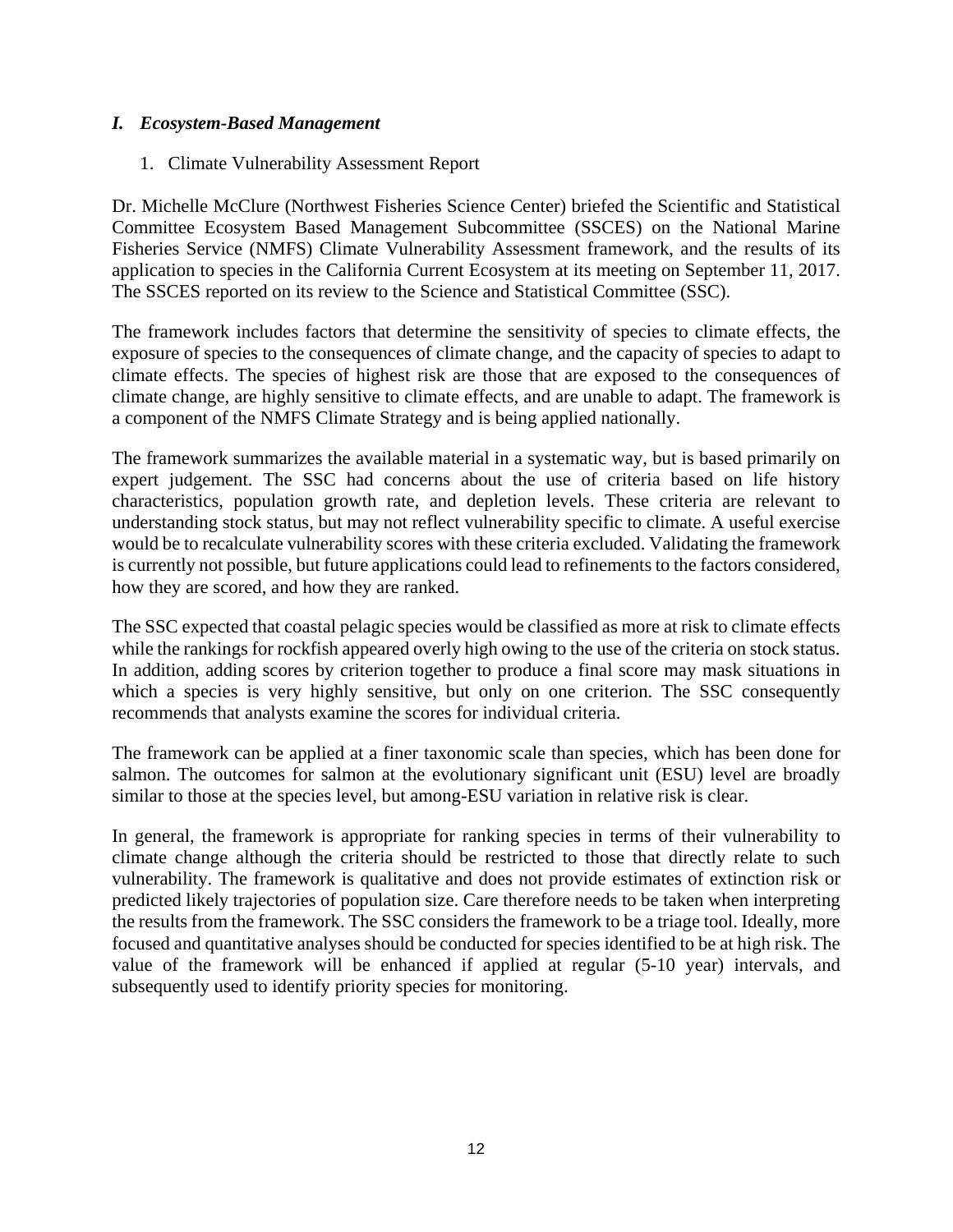#### *SSC Notes:*

- *The population growth rate and stock status factors are useful to understand the status and characteristics of the species being assessed, but their inclusion in the sensitivity score means that overfished low productivity species will be ranked as "highly sensitive".*
- Consideration should be given to formally including "unknown" in the scores within the *factors (as is the case for the early life history survival and settlement: factor).*
- *Dr. McClure noted that future analyses may extend to fish communities, fisheries and fishing communities. However, no methods to conduct such analyses were presented and would need to be developed.*
- *The time horizon for the evaluation should be more explicit as risk to climate effects may differ among time horizons for some species.*
- 2. Fishery Ecosystem Plan Initiatives: Scoping and Selection

The Scientific and Statistical Committee Ecosystem Based Management Subcommittee (SSCES) Chair reported to the Science and Statistical Committee (SSC) on its review of the Ecosystem Workgroup Report (Agenda Item I.2.a. Ad Hoc Ecosystem Workgroup Report 1, September 2017). The SSC has noted that the choice of initiative is a policy decision by the Council. However, initiatives also include a scientific or analytical component that may involve review by the SSC. The SSC provides the following comments on the three initiatives under consideration by the Council at this meeting.

# **Cross-Fishery Management Plan (FMP) Climate Shift Initiative (A.2.8)**

This initiative would build an understanding of climate science, develop management approaches for responding to climate change and climate variability, and evaluate potential impacts of climate change and climate variability on fishing communities. Activities associated with this include a webinar series to build understanding followed by two workshops. The first workshop would address productivity changes and management responses. The second workshop would address fishing community impacts. The range of topics covered by the workshops may be overly ambitious because the issues are complex. Approaches to dealing with climate change may also be quite different from approaches to dealing with climate variability and should be clearly distinguished when that is the case. It may be worthwhile to plan a meeting (or meetings) concerned with scoping the issues associated with climate change, with the goal of identifying a set of carefully defined issues that can be addressed individually. Several issues that seemed reasonably distinct to the SSCES included:

- 1) How to modify harvest control rules and reference points to account for projected climate change. Management strategy evaluation (MSE) will likely be necessary to address this issue appropriately, which may involve a 2-4 year process even if the technical expertise is available. There are only a few examples in the scientific literature of MSEs used to address climate change impacts, and none as yet are being used for management.
- 2) Assess whether Council management policies create impediments to adaptation by fishermen, the fishing industry, and fishing communities to both shorter term climate variation and longer term climate change. Climate variation is variability that is driven by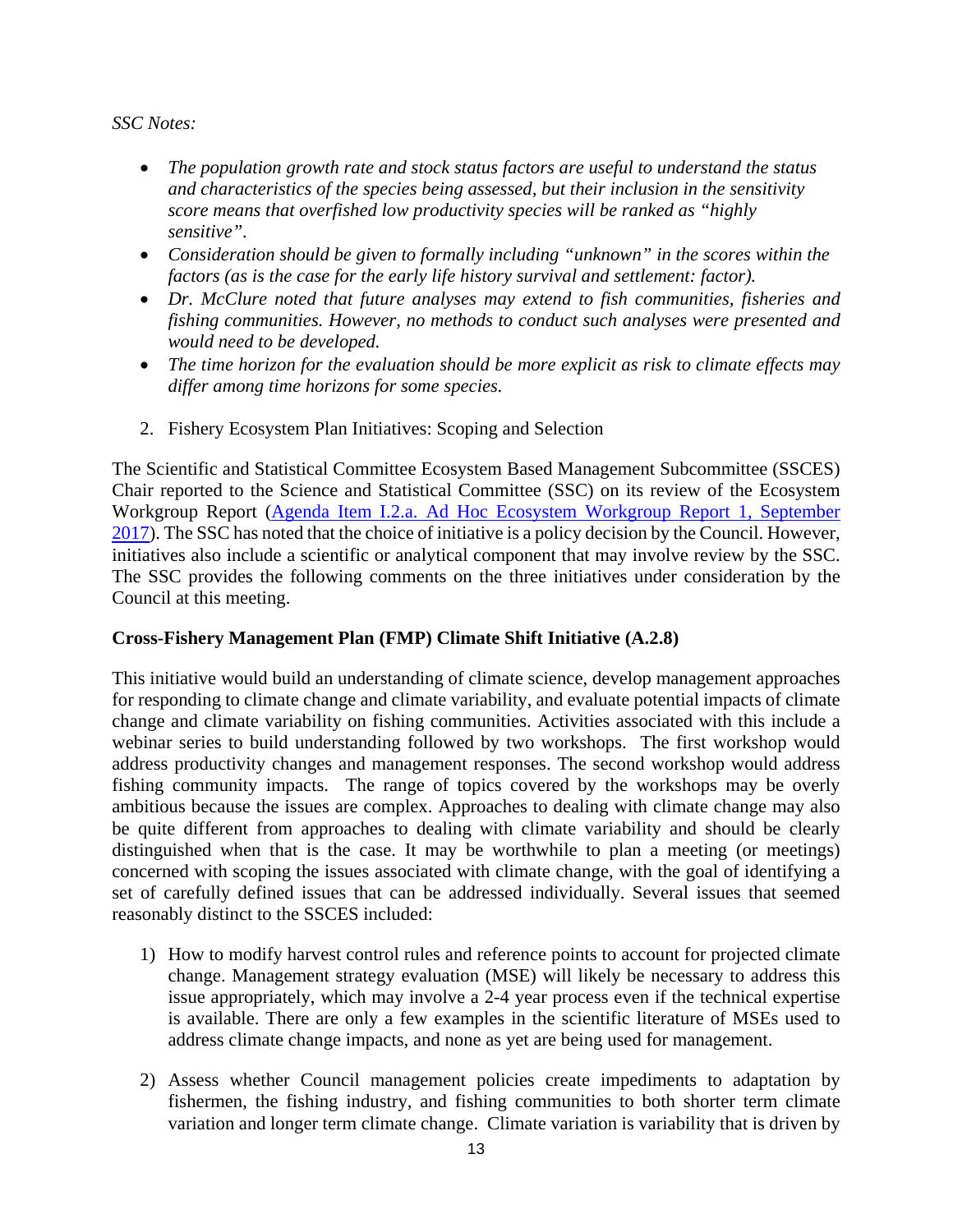inter-annual and decadal processes, such as the El Niño and Pacific Decadal Oscillation, while climate change refers to directional change in climate due to increased greenhouse gas concentrations in the atmosphere and (as used here) associated changes in ocean chemistry. Effective adaptation strategies for climate change may be quite different than strategies for climate variability, and these should be distinguished. This topic is strongly linked to the Fishing Community initiative.

3) Develop a set of indicators to monitor economic and social conditions in fishing communities. These indicators would be designed to evaluate potential impacts of climate change on fishing communities. This topic is also strongly linked to the Fishing Community initiative.

#### **Effects of Fisheries Management on Fishing Communities Initiative (A.2.7)**

This initiative would evaluate how different fisheries management systems, including Federal, state, and tribal, interact to affect how fishing fleets operate in fishing communities. Although state- and tribal-managed fisheries are mentioned in the description of this initiative, this initiative should emphasize importance of these fisheries to participants in Federally-managed fisheries across all FMPs. Again, the SSC is concerned that the list of potential topics in this initiative is too broad in scope. A scoping workshop should be held to identify a more limited set of issues, each of which can be individually addressed.

The SSC also discussed the potential utility of the "Models of Fisheries Participation Choices under a Variable Climate" research project presented to the ecosystem subcommittee earlier in the day. This is a 4-year project funded by the National Science Foundation involving economists, social scientists, and quantitative modelers from the Northwest Fisheries Science Center and several academic institutions. This project will model connectivity between state-, Federally-, and potentially tribal-managed fisheries that arises due to cross-participation by fishermen. The project would be a valuable component to this initiative, and potentially to initiative A.2.8, when coupled bioeconomic models will be developed during the third and fourth year of the project. The Council may want to request that the analysts provide the Council an initial briefing on the project, and look for ways to incorporate this research in the fishing community initiative.

#### **Human Recruitment to the Fisheries Initiative (A.2.6)**

This initiative would evaluate whether there are obstacles for new participants to enter the fishing industry and would develop proposals to support young or new fisheries participants becoming established members of fishing communities. The SSC regards this initiative as being more specific in focus than the other two initiatives. In addition, there are concrete actions that the Council can take if a problem is identified such as the adaptive management provisions of the West Coast Groundfish Trawl Catch Share Program. The Council may consider collaborating with one or more regional Sea Grant programs if it decides to move forward with this initiative. This topic may be of interest to Sea Grant, and regional Sea Grant programs have long-standing connections with local communities that would be useful for outreach activities.

The membership of an advisory group working on this issue will need to be carefully considered.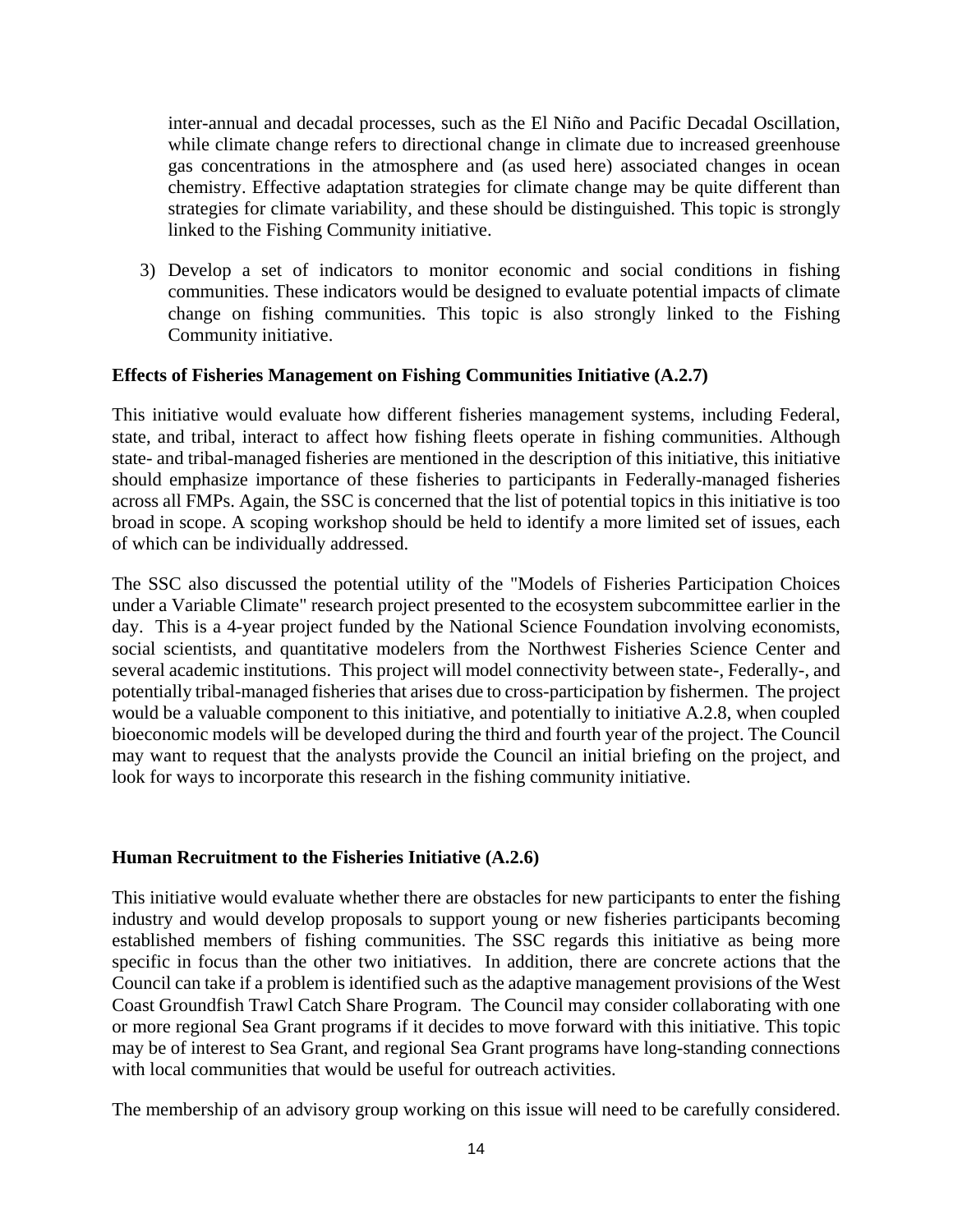If the goal is to get the perspective of potential entrants into the fishery, membership should not be limited to those already active in the Council process. The advisory group should include individuals who are considering or recently became active in west coast fishing businesses. Outreach in fishing communities may be needed for contacting appropriate individuals.

*SSC Notes:* 

*There is a need to collect information from crew members, who are not being surveyed effectively by existing programs. The SSC have previously recommended that analysis of available demographic data on participants in Council-managed fisheries would be facilitated by data collected by states on fishing crews (e.g., crew and commercial fishing license applications). This will require cooperation with the states.*

## *E. Groundfish Management, continued*

8. Adopt Final Stock Assessments

The Scientific and Statistical Committee (SSC) was briefed by members of 2017 stock assessment teams and stock assessment review (STAR) panel chairs on benchmark assessments reviewed this summer. The benchmark stock assessments reviewed include Pacific ocean perch, lingcod, yelloweye rockfish, yellowtail rockfish, combined blue and deacon rockfishes, and California scorpionfish. The SSC commends the assessment authors and STAR panel reviewers for their extensive and thorough work. In addition, the SSC reviewed catch-only updates for chilipepper and canary rockfishes, which were conducted primarily to address errors in historical catch series that were introduced when these assessments were conducted in 2015. The SSC provides the following comments and recommendations regarding these assessments:

# **Catch-only Updates**

In June 2017, the SSC's Groundfish Subcommittee (GFSC) was informed that errors had been identified in the California catch reconstructions used in the Council's 2015 stock assessments for chilipepper rockfish and canary rockfish. The Subcommittee and full SSC recommended that these assessments be rerun using the corrected as well as updated catch streams to revise overfishing limits (OFLs) and annual catch limits (ACLs) for 2019-2020. The catch-only updates involved re-applying the assessment models using revised historical catches.

# *Chilipepper Rockfish*

The SSC received a presentation by Dr. John Field (SWFSC) of the catch-only update stock assessment for chilipepper rockfish (Agenda Item E.9, Attachment 3, September 2017). Compared to the 2015 assessment update, the revised historical catches were reduced by about 18,550 mt, representing 30 percent of the total previously used for the period 1916-1968, leaving 44,194 mt of catches during that period. In addition, the new catch-only update assessment used catches for 2014-2015 based on West Coast Groundfish Observer Program (WCGOP) Total Mortality Reports and for 2016 based on landings data from CalCOM with an adjustment to account for discarded fish. The changes in the catch series resulted in a maximum relative change of up to 10 percent in spawning output during the 1916-1968 period, but only up to 3.5 percent changes in recent (1980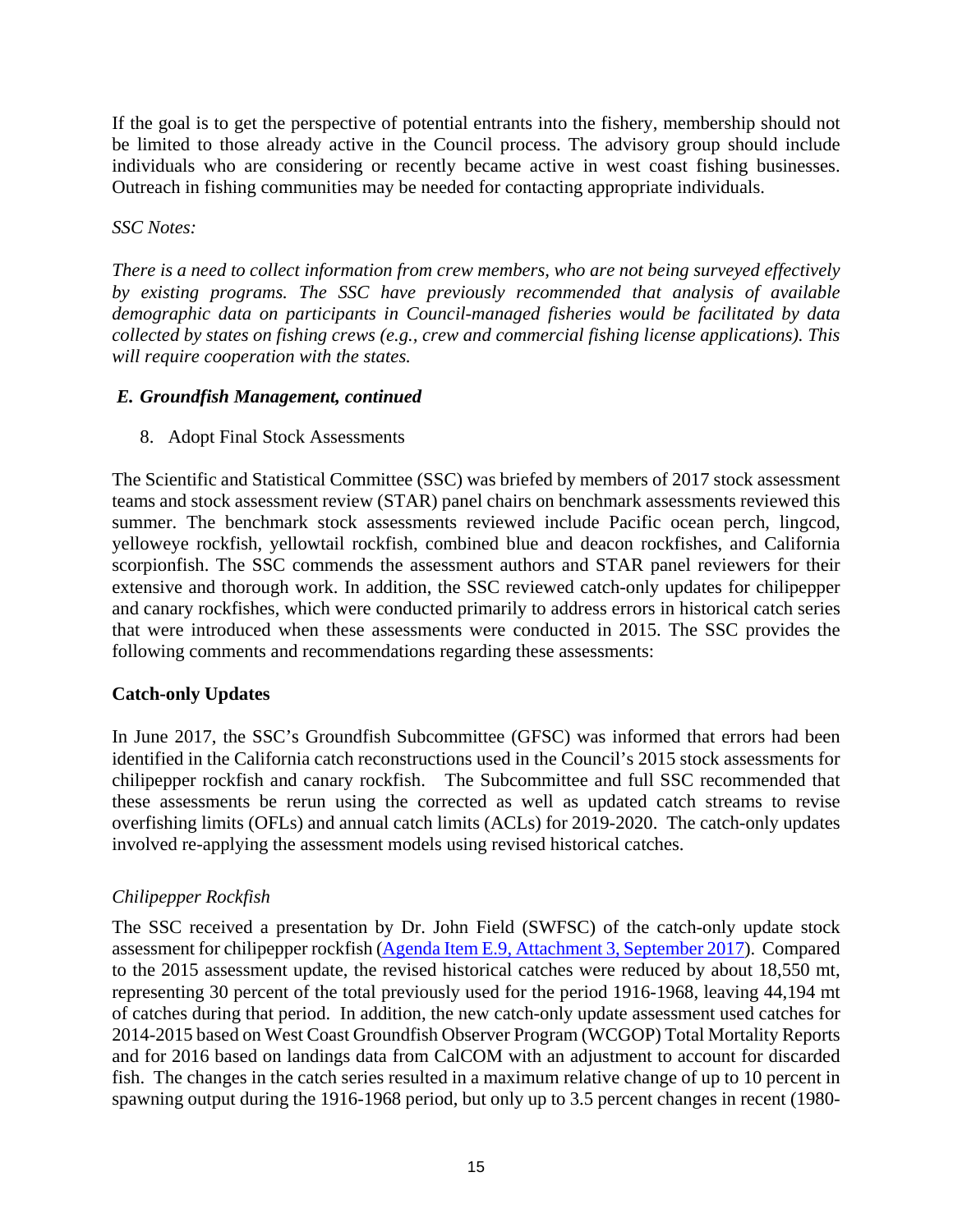2015) depletion estimates. The 2017-18 ACL and OFL estimates from the 2017 model are greater than the corresponding estimates from the 2015 model, primarily because recent catches were less than previously assumed.

The SSC considers the new catch-only update assessment for chilipepper rockfish to be the best available science and suitable to support management decision-making.

# *Canary Rockfish*

The SSC received a presentation by Dr. James Thorson (NWFSC) of the catch-only update stock assessment for canary rockfish (Agenda Item E.9, Attachment 2, September 2017). The revisions to the historical catches of canary rockfish, which were mostly landed in Oregon and Washington, were very small relative to the changes in the chilipepper assessment. In addition to using the corrected historical catch reconstruction for California, the catch-only update replaced previously assumed catches for 2015 with total mortality estimates from WCGOP.

During explorations of the model, the Stock Assessment Team (STAT) found a set of parameter estimates that produced a slightly better fit than the original 2015 assessment. This better fitting model was used as the base model for the catch-only update. The changes to the catch series and the better fit led to relative declines of 2 percent in the estimates of spawning biomass and depletion in 2015. The estimate of the 2018 OFL from the 2017 model is 1,596 mt, representing a 5 percent decline from the corresponding estimate of 1,677 mt in the 2015 assessment.

The SSC considers the new catch-only update assessment for canary rockfish to be the best available science and suitable to support management decision-making.

# **Lingcod**

The last full assessment of lingcod was conducted in 2009, which divided the west coast population into northern (Washington and Oregon) and southern (California) stocks. The 2017 assessment (Agenda Item E.8, Attachment 1, September 2017) also uses this delineation by conducting separate stock assessments for each of these regions. A number of revisions were made to the data used for the current stock assessment including 1) shifting the start of the assessment to 1889, 2) splitting the commercial fleet into trawl and fixed gear components and the northern recreational fleet into Oregon and Washington components, 3) re-analysis of commercial fishery CPUE data and the Alaska Fisheries Science Center Triennial survey index using VAST software, 4) addition of three fishery-dependent and one fishery-independent catch per unit effort (CPUE) indices, 5) updating length-weight relationships and the prior on natural mortality, 6) new maturity

relationship based on recent data collections, 7) re-estimating ageing error from double read age data, and 8) updating landings and composition data.

The main model structure changes from the last assessment were the addition of selectivity parameters for fleets that were split by gear or geographic area, altering the plus and minus groups for length and age composition bins, and constructing a broader set of time blocks for selectivity. Also, conditional age-at-length composition data were directly incorporated into the model.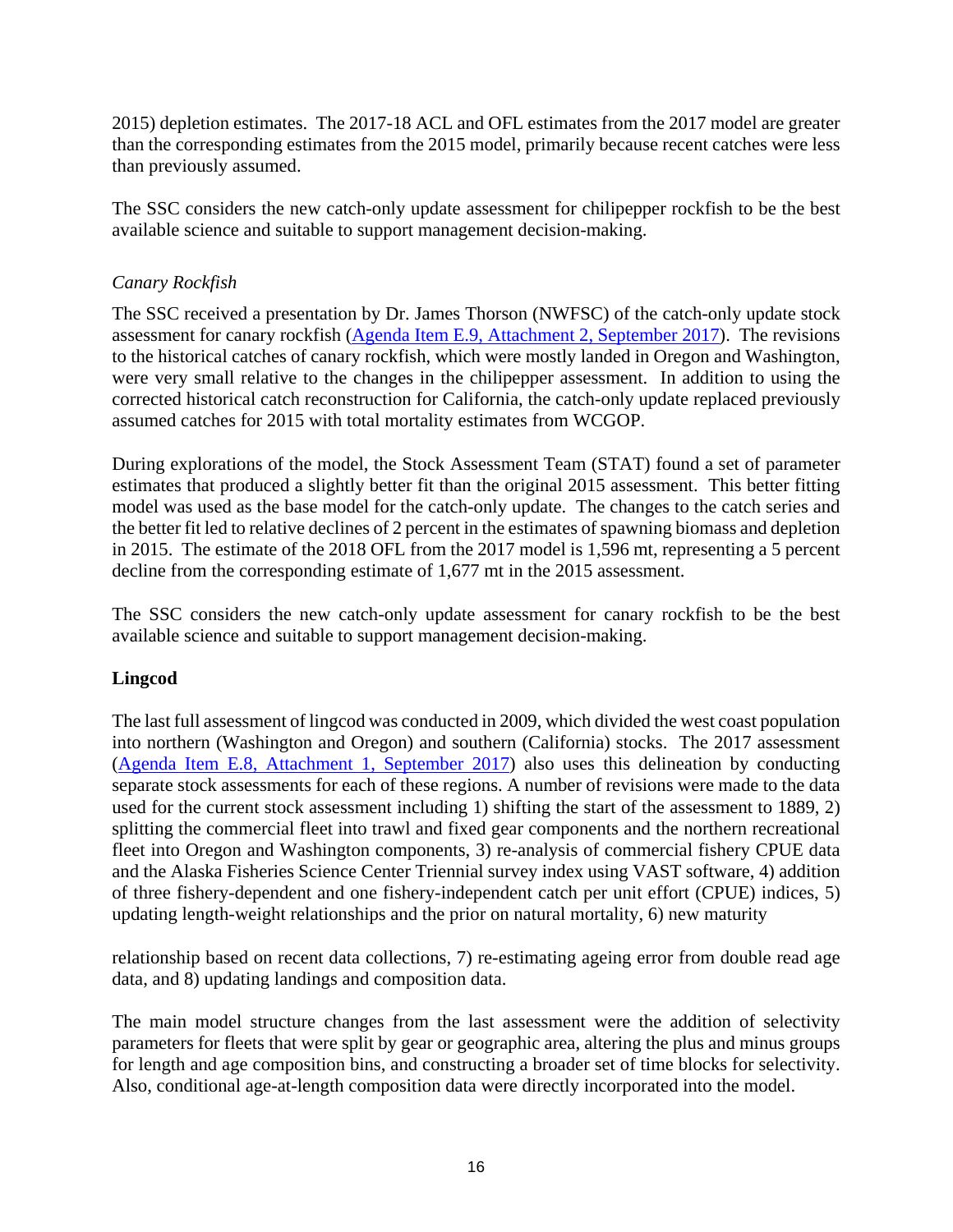Current spawning stock biomass is estimated to be 57.9 percent in the northern region relative to unfished spawning biomass, and has continued to increase over the last five years as a result of high recruitment in 2008 and 2013. Current spawning stock biomass is estimated to be 32.9 percent in the southern region relative to unfished, and is currently in the precautionary zone. Although spawning biomass in the southern region is estimated to have been increasing in recent years, and above the minimum stock size threshold by 2016 as a result of high recruitment in 2013, it remains a concern that recruitment is estimated to have been well below average over the last 10-15 years.

The SSC endorses the use of the 2017 north and south lingcod stock assessments as the best scientific information available for status determination and management as a category 1 assessment. While the 2009 south lingcod stock assessment was deemed a category 2 assessment, the additional eight years of data in the current assessment provided an adequate basis for a category 1 designation. The SSC recommends that the next assessment of lingcod be an update assessment.

# **Pacific Ocean Perch**

The last full assessment of Pacific ocean perch was conducted in 2011. Similar to the 2011 assessment, the 2017 assessment (Agenda Item E.8, Attachment 3, September 2017) models the population as a single stock off of the U.S. west coast from northern California to the Canadian border. The STAR Panel approved the assessment (Agenda Item E.8, Attachment 4, September 2017). The SSC reviewed the assessment at the August 28 meeting and again at the September Council meeting. During these reviews, the SSC, while approving most of the features of the assessment, requested further work to be reviewed by the GFSC prior to the November Council meeting.

A number of revisions were made to the data used for the current stock assessment including 1) disaggregating the one combined fleet used in 2011 to four component fleets, 2) using new historical catch reconstruction landings for Washington, 3) starting the model in 1918, 4) reanalyzing all of the fishery-independent indices using VAST, 5) dropping the fishery CPUE logbook index, 6) updating maturity and fecundity relationships, and 7) updating landings and composition data.

There remains considerable uncertainty associated with the steepness parameter, which is the main driver of the large change in status and scale between the 2011 assessment and the 2017 assessment. The assessment approved by the STAR Panel fixed steepness at 0.72 (the mean of the steepness prior), which constitutes a substantial change from 0.4 used in the previous assessment. When the 2011 assessment model is run with a steepness value of 0.72, the results also indicate a stock status above the management target.

The SSC revisited Pacific ocean perch (POP) on September 12 after receiving documentation and results from further analyses. The SSC commends Dr. Wetzel for the extensive work conducted and reported to the SSC for its August 28 meeting and September 11-12 meeting. This work allowed the SSC to better understand the differences between the 2011 and 2017 models, and to determine what additional analyses are necessary to approve at a final assessment.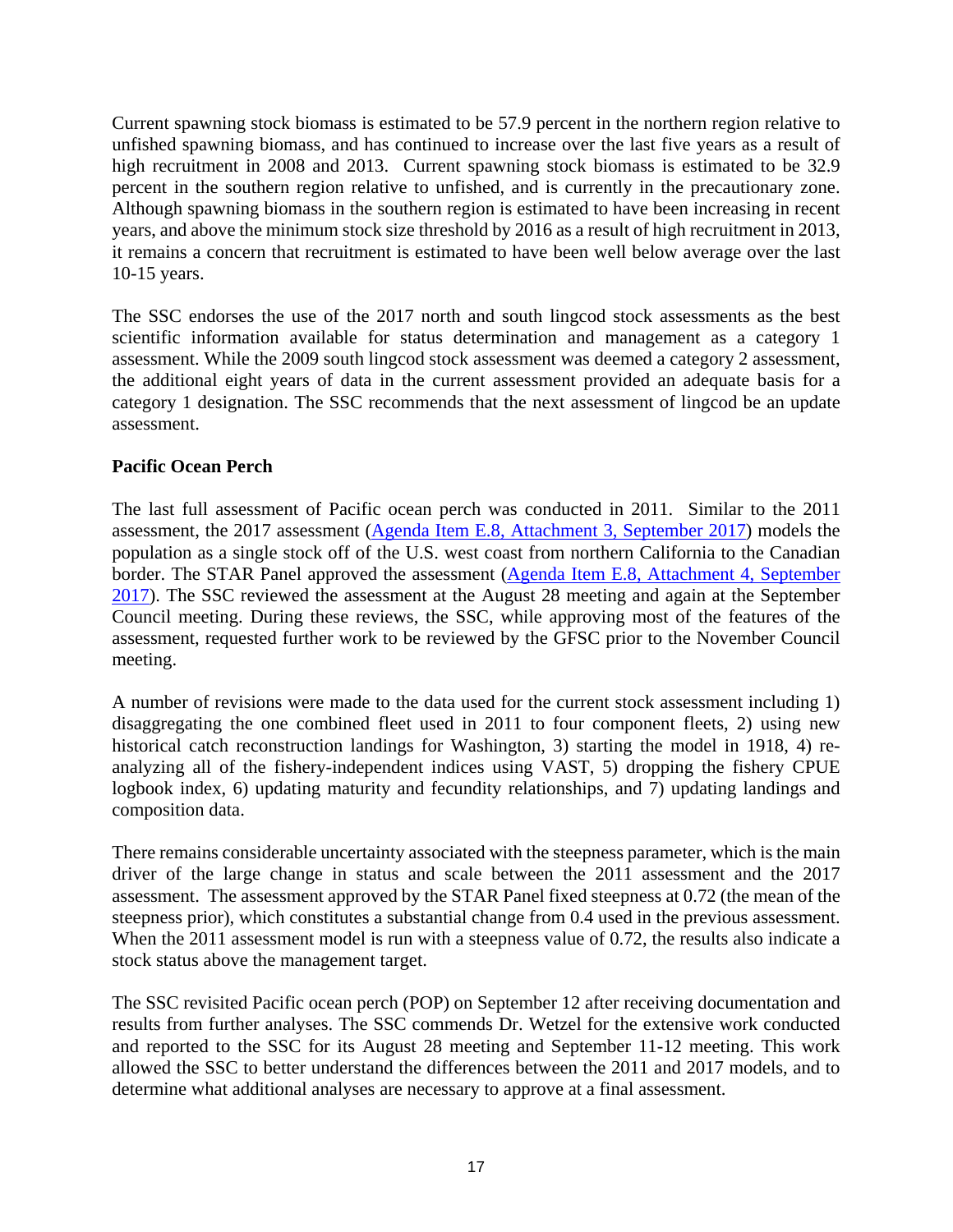The SSC found there was inadequate consideration given to the rationale for the removal of the triennial survey index from the assessment. This survey index was influential in the evaluations that ultimately led to the treatment of steepness in the 2011 assessment, and the rationale given for removal was conflict with other data sources rather than flaws in the survey itself. Therefore, the SSC requests some additional model runs to be reviewed by the GFSC prior to the November Council meeting, where the SSC will make a final recommendation*.* 

# **Yelloweye Rockfish**

The last full assessment of yelloweye rockfish was conducted in 2009, with an update assessment conducted in 2011. The results of the 2017 assessment (Agenda Item E.8, Attachment 5, September 2017) indicate that the stock is at 28 percent depletion and progress toward rebuilding to the 40 percent target level has continued. The base model estimates higher productivity than the previous assessment due to the higher value for steepness from the updated meta-analysis and strong recent recruitment, which result in larger yield estimates.

Yelloweye was again modeled as a single stock with shared stock-recruitment relationship, but between two rather than three assessment areas. Oregon and Washington were combined in a single area due to difficulties separating the catch and compositional data of fish caught in one state but landed in the other, with California as a second area. A comparison to a single area assessment showed no appreciable differences in outcomes. A state-specific assessment with three areas was not evaluated, but the results from the two-area base model showed close correspondence to the results for the model for 2011.

This assessment was the first for yelloweye to combine sexes due to similar growth parameters. The assessment period was extended back to 1889 as a result of updates to the historical catch series. Indices of abundance from fishery-dependent and fishery-independent data sources were found to be uninformative (although they were retained) with the catch, age and length composition data driving the results of the assessment. Steepness was fixed at the 0.718 based on the meta-analysis for rockfish species. The previous assessment allowed natural mortality and steepness to be estimated, while this assessment fixed both of these key parameters, which allowed recruitment deviations to be estimated for this species.

The assessment was also sensitive to steepness and whether selectivity was allowed to be estimated freely. There is continued uncertainty regarding the differences in otolith reading between institutions, which has implication for estimates of natural mortality. Additional uncertainty results from uninformative indices of abundance and assumed values of steepness.

The SSC endorses this assessment, which constitutes the best available scientific information on the current status of the stock and provides a suitable basis for management decisions as a category 1 stock. The SSC recommends that the next assessment of yelloweye rockfish be an update assessment. The results of the rebuilding analysis, which will be done in accordance with the

Terms of Reference and based on the approved base model, will be reviewed at the September 28 GFSC meeting.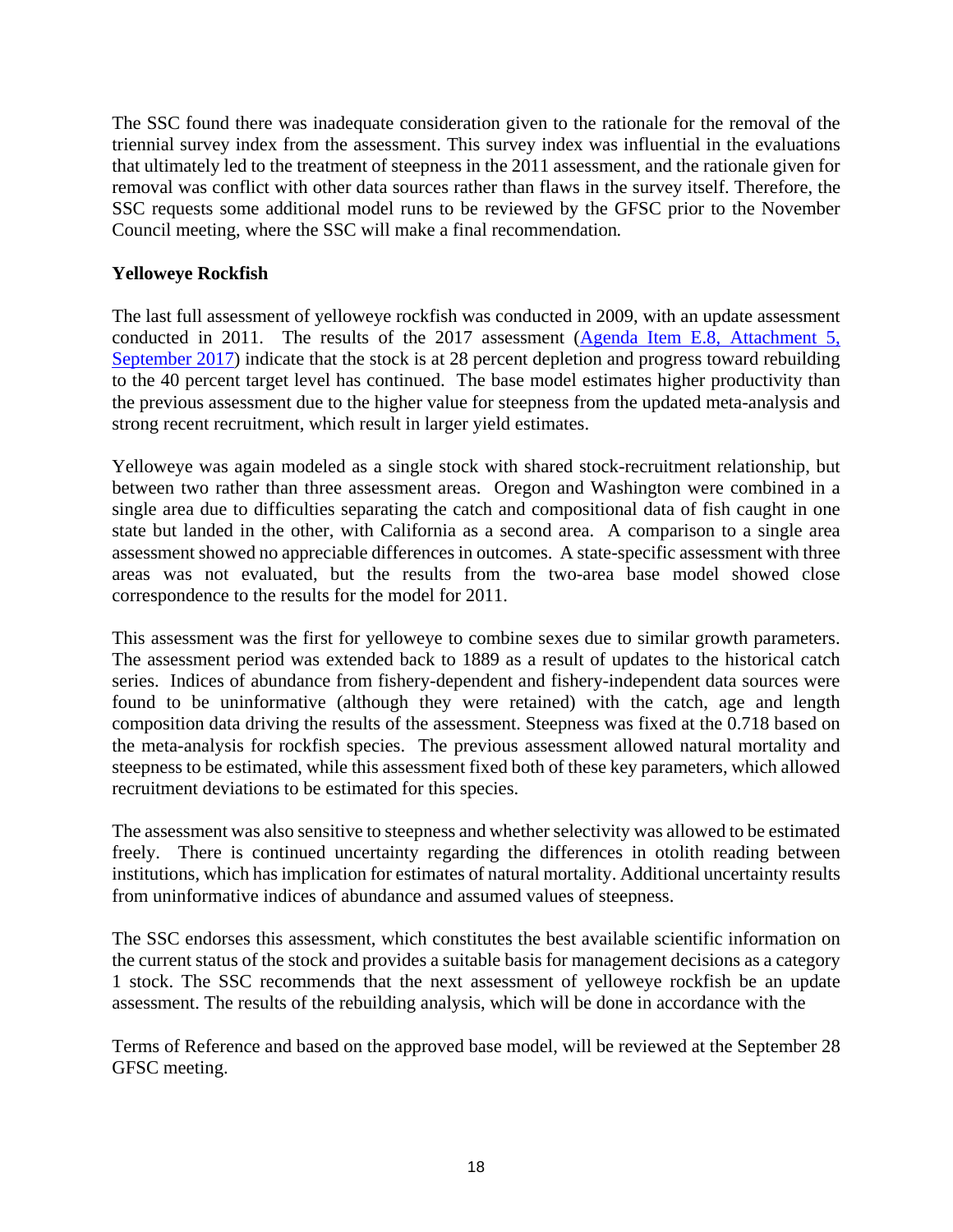# **Yellowtail Rockfish**

The yellowtail rockfish stock north of Cape Mendocino (40° 10' N. latitude) was most recently assessed as part of a 2013 data-moderate stock assessment that did not include any length or age composition data. The 2017 stock assessment (Agenda Item E.8, Attachment 7, September 2017) was conducted using Stock Synthesis (SS) and resulted in an estimated depletion of 75 percent of the unfished spawning output. The stock south of 40° 10' N. latitude has never been assessed other than with data-poor methods (DB-SRA). Though attempts were made to assess the southern stock using stock synthesis, a southern model sufficiently robust for use in management could not be developed. Additional age and length data should be collected and developed prior to attempting another full stock assessment.

The estimate of natural mortality (M) of females for the northern model was 0.174, and that for males was 0.15. Steepness was fixed at the mean of the prior (0.718). The final base model is heavily reliant on compositional data, although fishery-independent survey indices are somewhat informative.

The SSC concluded that the assessment for the northern yellowtail rockfish stock constitutes the best available scientific information and provides a suitable basis for management decisions, as a category 1 assessment. The SSC recommends that the next assessment of yellowtail rockfish north of Cape Mendocino be an update assessment.

## **Blue and Deacon Rockfish Complex**

The last full assessment of blue rockfish was conducted in 2007 and covered the stock in California north of Pt. Conception. Subsequent to that assessment, deacon rockfish has been recognized as a separate species. It is not possible to assess these two species independently, since most historical and recent data are for the two species combined. In the current assessment (Agenda Item E.8, Attachment 9, September 2017), blue and deacon rockfishes (BDR) were assessed as a complex, with separate assessments conducted for Oregon and California, north of Point Conception. While genetic studies have found that, at least in recent decades, deacon rockfish are more common north of Monterey Bay, and blue rockfish more common to the south, catch and index data were separated at the Oregon/California border due to management history. The two species appear to be mixed to some degree throughout the entire range of the two areas assessed.

The California assessment includes several fishery-dependent and –independent sources, though no comprehensive survey of adults. There is a general lack of recent age data, and the assessment is sensitive to the inclusion or exclusion of age information in the form of conditional age-at-length data from relatively recent research projects.

Steepness and natural mortality were both estimated in this assessment. While estimation of steepness is unusual, especially for a species without a strong fishery-independent index, the "twoway trip" pattern of depletion history may provide more information on steepness, and the estimation of steepness and natural mortality provides for more realistic quantification of uncertainty coming out of the assessment for use in the decision table. The estimated value of steepness, 0.65, is close to the mean of the prior distribution for rockfish, 0.72. This assessment estimates that the BDR population reached a low depletion level of 15.6 percent in 2007, and had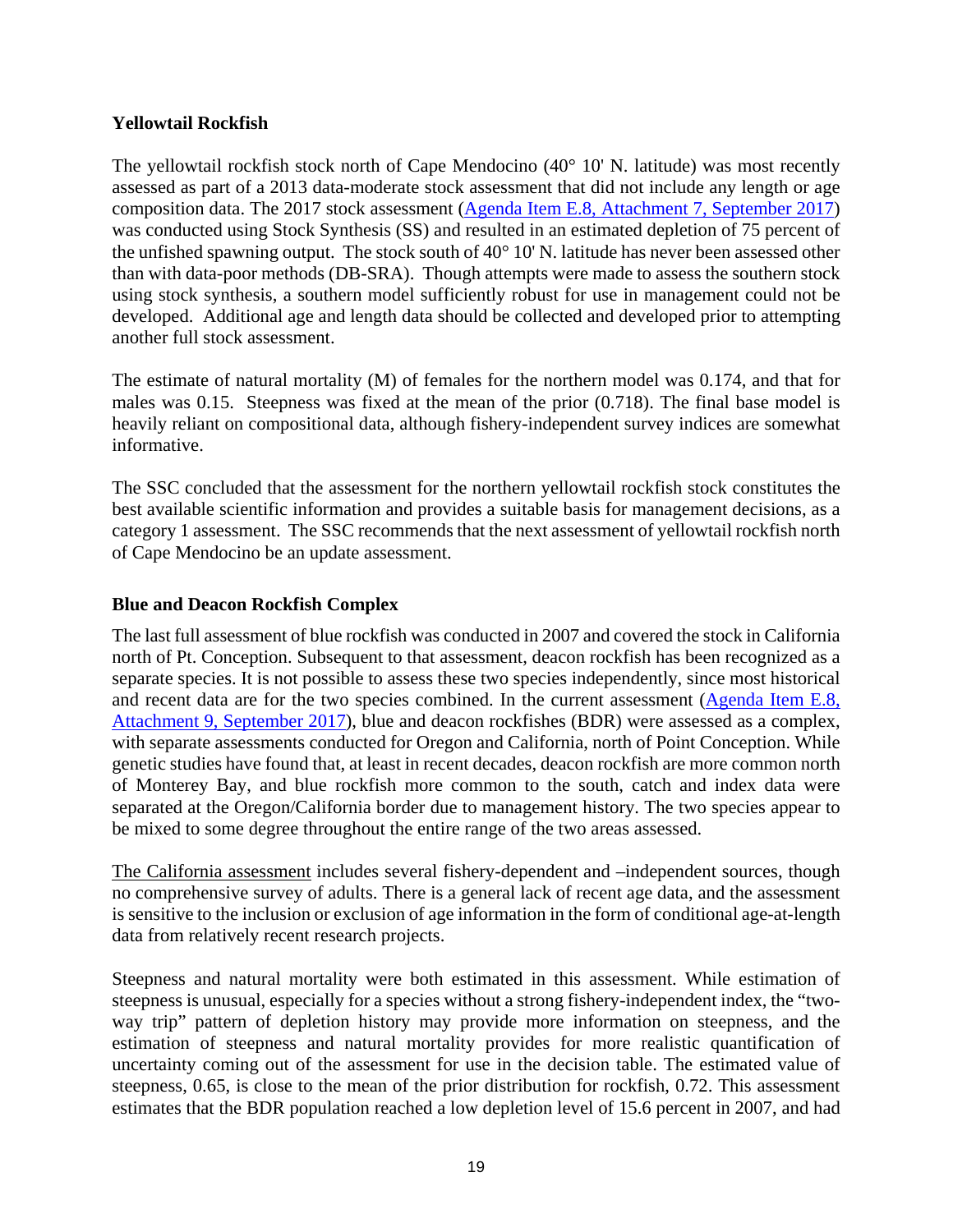recovered nearly to the target level, being at 37.3 percent of the unfished spawning output in 2017. A strong 2013 year class appears to be entering the population.

The Oregon assessment does not display a two-way trip like the California assessment, and is based on fewer and shorter indices. Thus both steepness and natural mortality are fixed in the base model. The Oregon population of BDR is estimated to have been relatively lightly exploited, and to be at a historically low level of depletion, 68.6 percent of the unfished spawning output in 2017. The 2013 year class is estimated to be strong in Oregon waters, as in California.

The SSC endorses the use of the BDR stock assessments as the best scientific information available for status determination and management as Category 2 assessments due to BDR being a complex of two species. The sigma values derived from the decision tables for both the California and Oregon assessments are larger than the Category 2 sigma of 0.72 (being 0.783 and 0.803 respectively) and these values should be used in calculating the scientific uncertainty buffer. The SSC recommends that the next assessment of BDR be an update assessment.

The SSC recommends consideration of the potential impacts of including BDR in the minor nearshore complexes, where it currently (in 2017) composes over half of the OFL in the north and nearly a quarter of the OFL in the south. Approaches that could be investigated include alternative complex designation and alternative calculation of ACL contributions for such dominant species within complexes.

## **California Scorpionfish**

The last full assessment of California scorpionfish was conducted in 2005. The current assessment (Agenda Item E.8, Attachment 11, September 2017) updates catches back to 1916, uses a more disaggregated fleet structure, includes additional indices of abundance, and adds conditional ageat-length data. Indices of abundance as well as composition data were derived from 1) Publicly-Owned Treatment Works (POTW) trawl surveys, 2) the NWFSC trawl survey, 3) the Southern California Bight regional monitoring program trawl survey, and 5) the onboard observer survey for retained catch. Additional composition data was derived from a nuclear power generating station impingement survey.

The nearly sinusoidal pattern in recruitments and biomass, which were of some concern to the STAR panel, was found to be moderately correlated with water temperature (the CalCOFI temperature index used for Pacific sardine), indicating that the patterns in recruitment are at least partially driven by environmental factors.

California scorpionfish is estimated to be at a depletion level of 54.3 percent of the unfished spawning output in 2017. The 2015 year class is estimated to be the highest in over 20 years. The SSC endorses the California scorpionfish assessment as the best scientific information available for status determination and management as a Category 1 assessment. The sigma value derived from the decision table is 0.582, larger than the Category 1 sigma of 0.36, and this larger value should be used in calculating the scientific uncertainty buffer. The SSC recommends that the next assessment of California scorpionfish be an update assessment.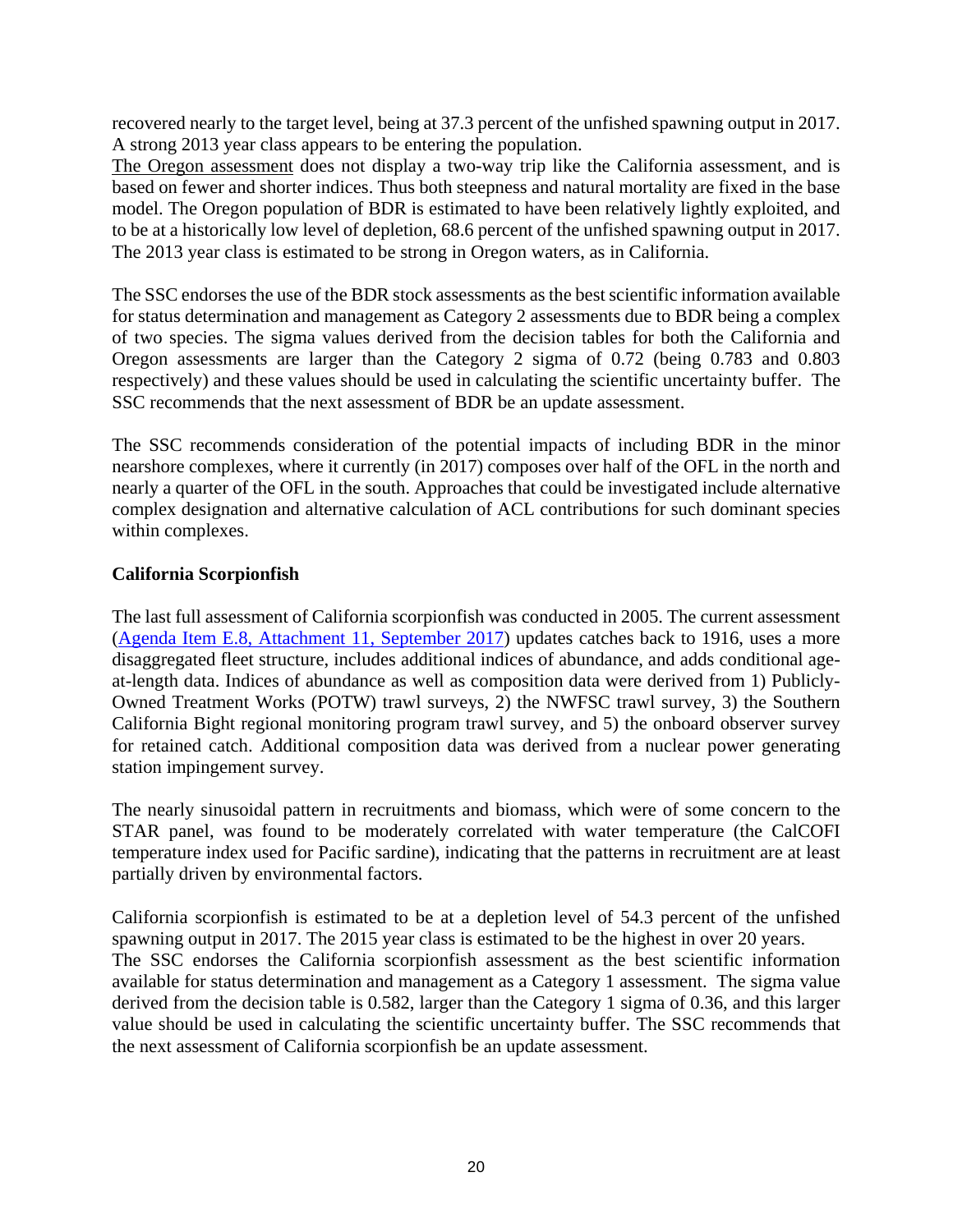### *SSC Notes:*

## *Catch-only update and other ToR notes:*

*Although the current Terms of Reference document includes information on how to conduct and review "catch-only projections" (to produce projections based on recent fisheries catch information rather than assumed catches), the document does not cover the case of a "catch-only update", such as applied in the revised Chilipepper Rockfish and Canary Rockfish assessments described below. Specific guidance on catch-only updates should be added. The TOR should also be revised to provide guidance on calculation of sigmas based on asymptotic uncertainty estimates and decision tables, and standard practices with respect to significant figures and rounding when using point estimates from priors, applying buffers, and reporting assessment outputs.* 

#### *Lingcod Notes:*

*The STAT needs to check into the forecast table presented in the assessment document as it appears as though depletion is not going to the HCR target as it should.* 

*The STAT needs to check the decision table values as they seem incorrect for some rows. One issue that would be good for the SSC to discuss (perhaps initially at the stock assessment process review meeting) is on choosing the best methods for dealing with the issue of age data that have been collected in a non-representative fashion (e.g., over-sampling of small and large fish). Any recommendations (such as pros/cons on approaches for dealing with this issue within and outside of the assessment model) would be beneficial to help STAT teams in the future.* 

*Fishery-dependent index data (e.g., recreational onboard surveys) may not necessarily be representative of population-level changes when the species under consideration is not strictly associated with nearshore habitat, despite the fact that such an index may cover good habitat for lingcod. Without informative auxiliary data (e.g., design-based fishery-independent survey that covers the full population extent), it could be hard to distinguish between changes in overall population size and changes due to local depletion when a survey covers only a segment of the overall species range.* 

*The California recreational onboard observer time series may need to be split into two (early and late) because of differences in selectivity as a result of fishery area closures.* 

*The next assessment could be an update for both the northern and southern models, unless there is some new information on data that were not included in the 2017 assessment (particularly the commercial age data that was removed in the 2017 model), or if survey trends (particularly for the south region) are pessimistic, or if a spatial model is undertaken.* 

*The sigma for lingcod south should be based on a revised decision table (but is likely to be near 0.6).* 

*The stock assessment terms of reference should be revised to provide guidance on estimating alternative values of sigma based on the asymptotic uncertainty estimates generated by Stock Synthesis as well as by the states of nature/decision table, and provide guidance on how STATs*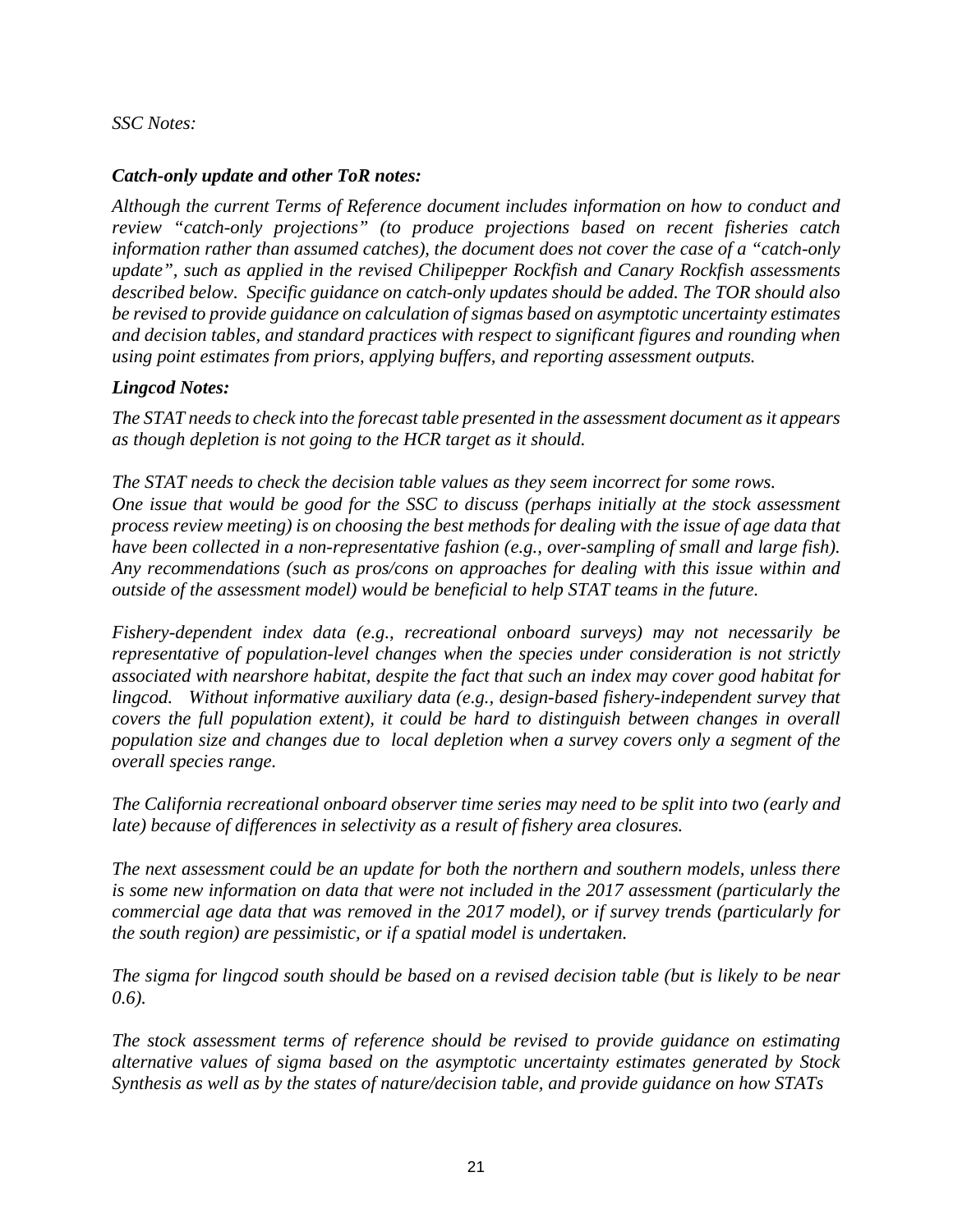*should handle projections when either of these values is greater than the default sigma for the anticipated category (this applies across multiple assessments).* 

# *POP notes:*

*There was concern over the interpretability of survey catchability when using the VAST software, because the results are not as intuitive as when using the design-based approach. This remains a concern for this assessment because catchability seems too low for the survey (using VAST), and is much lower than survey catchability in the 2011 assessment (using the design-based approach). Differences in selectivity between the 2011 and 2017 assessment could also contribute to some of the differences in catchability.* 

*Concern remains over the use of conditional age-at-length data when the sampling of ages (and/or lengths) may be non-representative of the population. There should be careful consideration of how conditionals are constructed to ensure minimal bias. One concern raised is that age subsampling may be not representative, thus the combined conditional age-at-lengths will have a mismatch. It was indicated that the stock assessment debriefing meeting would be a good place to start a discussion on this topic.* 

*It would be helpful to the STATs if the SSC could provide guidance on potential best practices for setting early recruitment deviates (e.g., start when data are informative or at the beginning of the model time period). This was identified as something the groundfish subcommittee could evaluate when reviewing the groundfish terms of reference, or alternatively discussions could begin at the 2017 stock assessment debriefing meeting.* 

*There is good evidence that 2008 is a strong year class given sensitivity runs during STAR panel. There should be consistency across assessments on how catch from surveys is handled (e.g., Pacific Ocean perch and canary rockfish have included research catch while other groundfish assessments have implied that it was negligible).* 

*The STAT argued that including or removing the triennial shelf survey (as an index, not its catches)*  didn't make a substantive difference in model outcomes. It would be informative to know what *proportion of positive tows are in the area where the triennial shelf survey samples (i.e., < ~120 fm and >300 fm) versus the combo survey.* 

*The STAR panel report needs the following fix: page three should say 1.1 kmt instead of 1.1 mmt.* 

# *Yelloweye notes:*

- *A question was raised whether landings should have been stratified by state for the northern assessment area. This was the justification for conducting an assessment that combined Oregon and Washington rather than a state specific assessment. Additional discussion should be undertaken in the stock assessment debriefing meeting to bear out the extent of limitations as not to limit the ability of future assessment authors to consider alternative spatial stratifications.*
- *There was considerable discussion regarding sensitivity runs relative to the uncertainty of the base model that were quantified and presented in a graphical format that has not been used in*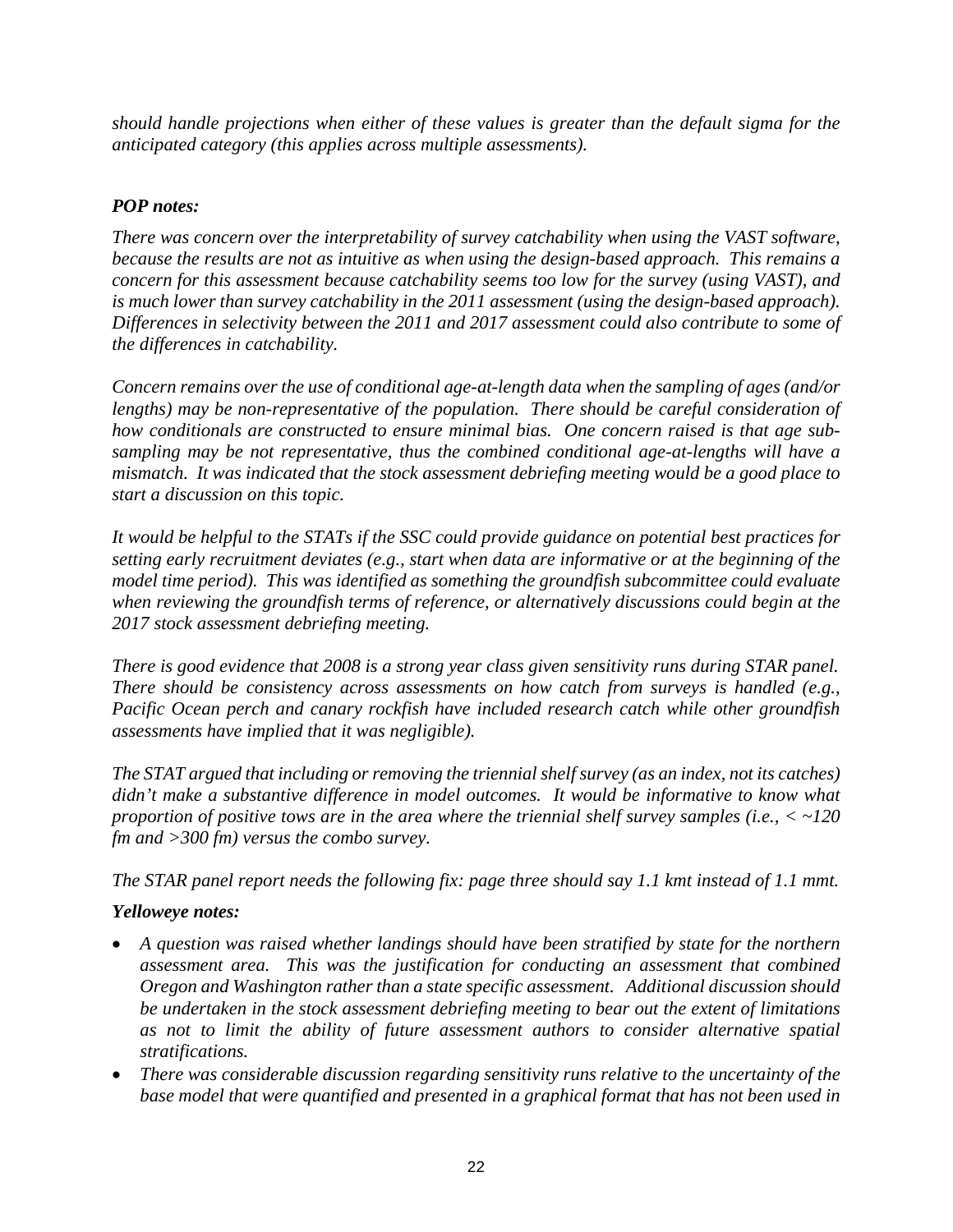*previous assessment documents (and that was not well described in the assessment document). This graphical format was developed to provide the review panel with a broader perspective on the relative sensitivity of the base model across a large number of data sources, model parameters and assumptions. While it does not substitute for examining the results of any particular run or model fit more closely, it is something to consider including in future assessments via the TOR or best practices document. Its applicability can be considered further in the stock assessment debriefing with caveats regarding what information it does provide and what more should be done following its interpretation.* 

- In the likelihood profile of natural mortality over the various data sources, the recruitment *deviation vector is strongly informing the value of M, which is a feature not typically seen in M profiles. This is likely because M and recruitment are intertwined in the biomass trajectory, with a higher M requiring a higher recruitment to maintain an upward trajectory.*
- *The retrospective pattern shows a systematic change in the terminal year spawning output, with almost the same level of spawning output being estimated each year as data are removed. This may in part be due to the loss of the recent age data. Collection of additional length and age data would help resolve this.*
- *It was suggested that the likelihood value for M corresponding to 5 likelihood units difference above and below the prior could be used to select the values of M that could be used in defining the axis of uncertainty to obtain a broader range. The current method reflects the potential variability in max age given potential error in estimation of maximum age, which is more closely tied to the values bracketing the value used in the assessment. This is another example of how one might construct a decision table and why the Terms of Reference or Accepted Practices Guidelines should include more comprehensive instructions on constructing decision tables.*
- *The OR onboard recreational index showed poor Q-Q plot results indicating poor fits, but was retained since it was not influential and retaining it would allow further examination in the future, though the STAR panel leaned toward removing it.*
- *Providing an estimate of M with a 99% percentile for max age was discussed. Many ways were considered for determining the value to use. Further evaluation of criteria for selection may be beneficial in the stock assessment debriefing, as guidelines in the best practices document may be helpful in this regard. Inter-lab ageing error documentation may also be useful in future consideration of what constitutes a reliable value and the results included in the assessment as well as the panel report to ensure it is accessible as it is currently in Andre Clayborn's presentation on the ftp site, which may not be sufficiently accessible for posterity.*
- *Time varying recruitment parameters indicate that the decline was more severe in the south. The southern portion of the stock may sometimes receive dispersal of recruits from the north. A model that links the two areas may be informative.*
- *Yelloweye rockfish appear to be less vulnerable to the bottom trawl surveys in the south, as also appeared to be the case for yellowtail rockfish. The potential causes of these differences should be examined further.*

# *Yellowtail notes:*

 *Splitting catch data at 40°10' N lat. in California was difficult given the lack of information on these strata prior to 2004.*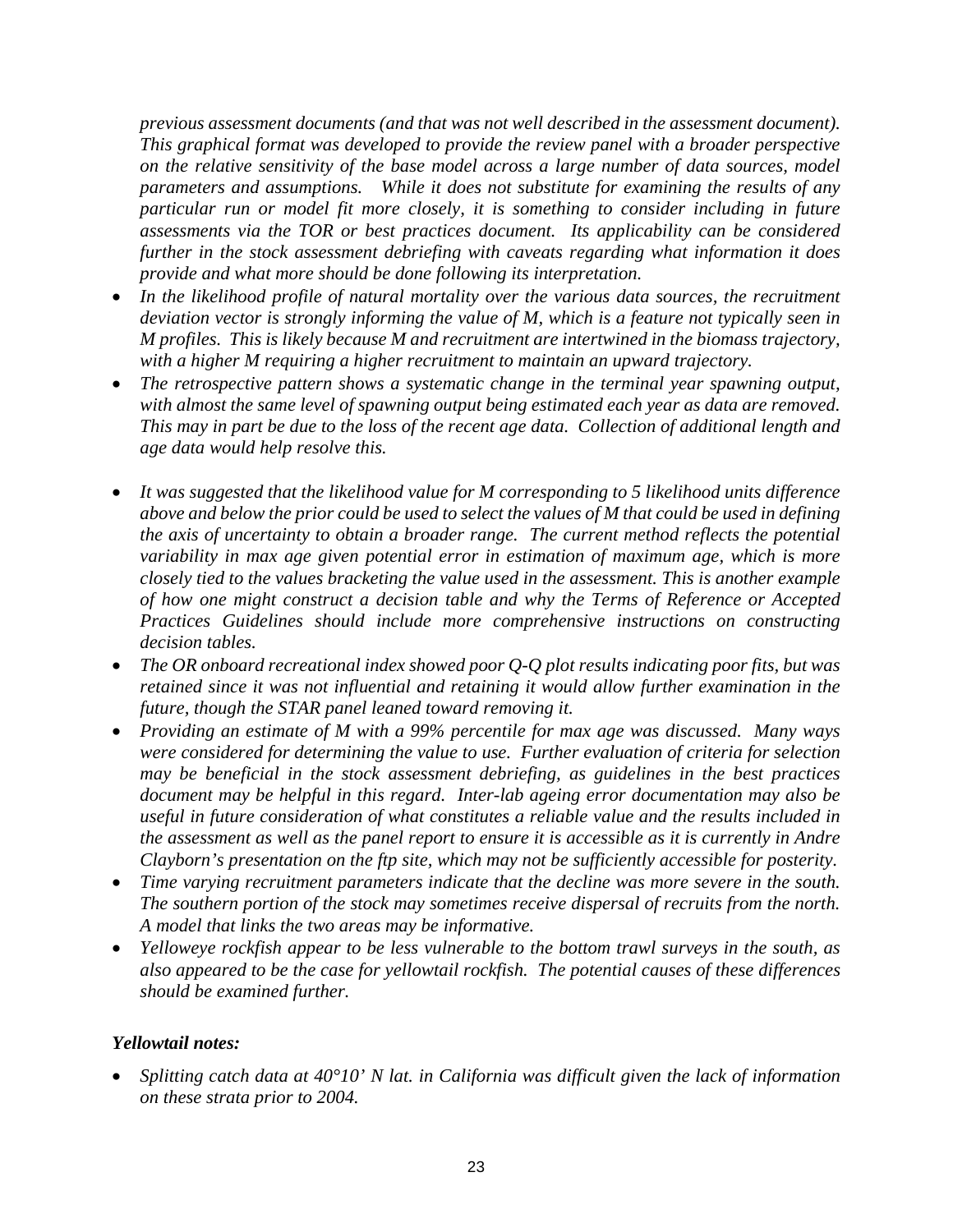- *If more data were available in the future, a southern assessment could be conducted successfully, but at present it does not appear feasible without additional age composition data. The NWFSC Hook and Line Survey, as well as SWFSC reproductive ecology research efforts both have archived otoliths that could be aged to support future assessments. Additional structures could be collected in the future and the assessment revisited thereafter if the need arises given harvest levels.*
- *Alternatively, a simpler model may have been a more appropriate approach given the available data. Given more time a usable model may have been derived from the process.*
- *In the future, if there are separate assessment areas for a given stock, assigning separate STATs for each assessment may have also allowed a more complete model for review increasing the chances of success.*
- *Considering the use of multiple area models reflecting differing demographic structure identified in previous research in addition to genetic structure is a topic for the stock assessment debriefing discussion.*
- *The 99th percentile of the raw set of ages was used to estimate the prior on M. Potential outliers were avoided through this method as opposed to selecting the oldest fish. The Accepted Practices Guidelines should clarify what "best" approach should be used to select the maximum age used to derive the prior on M.*
- *Recruitment deviations were started in 1932 prior to any significant catch. The choice was ad hoc and a sensitivity to selecting an earlier start year for estimating recruitment deviations was analyzed providing the same estimates, but a greater uncertainty.*
- *There was some skepticism regarding whether exclusion of the Hake Bycatch index due to possible bias due to heterogeneity of the fleet was justified. A concern with using this index is the possible redistribution of effort when targeting hake based on the quota for hake as well as constraints from overfished species over time.*
- *There was interest in the proportional contribution of data from the area north of 40°10' N*  lat. from California vs. points north for the northern model originating from the fishery *independent trawl surveys. John Field indicated that a very high proportion of catch came from Oregon and Washington swamping the data available from California in the trawl survey. In the stock assessment debriefing, further analysis of the distribution of data and where insufficient data is available and where sampling should be intensified if catch ramps up especially with regard to data for the commercial fishery.*
- *Recurrence of a dearth of data from the north and south of 40°10' N lat. for the trawl survey is a topic for further examination as is additional discussion of why there appears to be such lower efficiency in sampling to the south.*
- *If a model is not accepted, there is no need for an executive summary (i.e., for the southern model) and all of the runs examining the assessment are considered a sensitivity. The Terms of Reference document should clarify how STATs should write up results for a spatially split assessment where the STAR Panel rejects the results from one (or more) of the regions.*
- *Martin Dorn advocated prioritizing the model in the next assessment cycle or when the necessary data became available, since it is a major contributor to the shelf complex in the south. The subcommittee supports collecting additional commercial data should the fishery resume to ensure a full assessment can be completed to facilitate the potential to manage the stock effectively whether in or out of the existing complex.*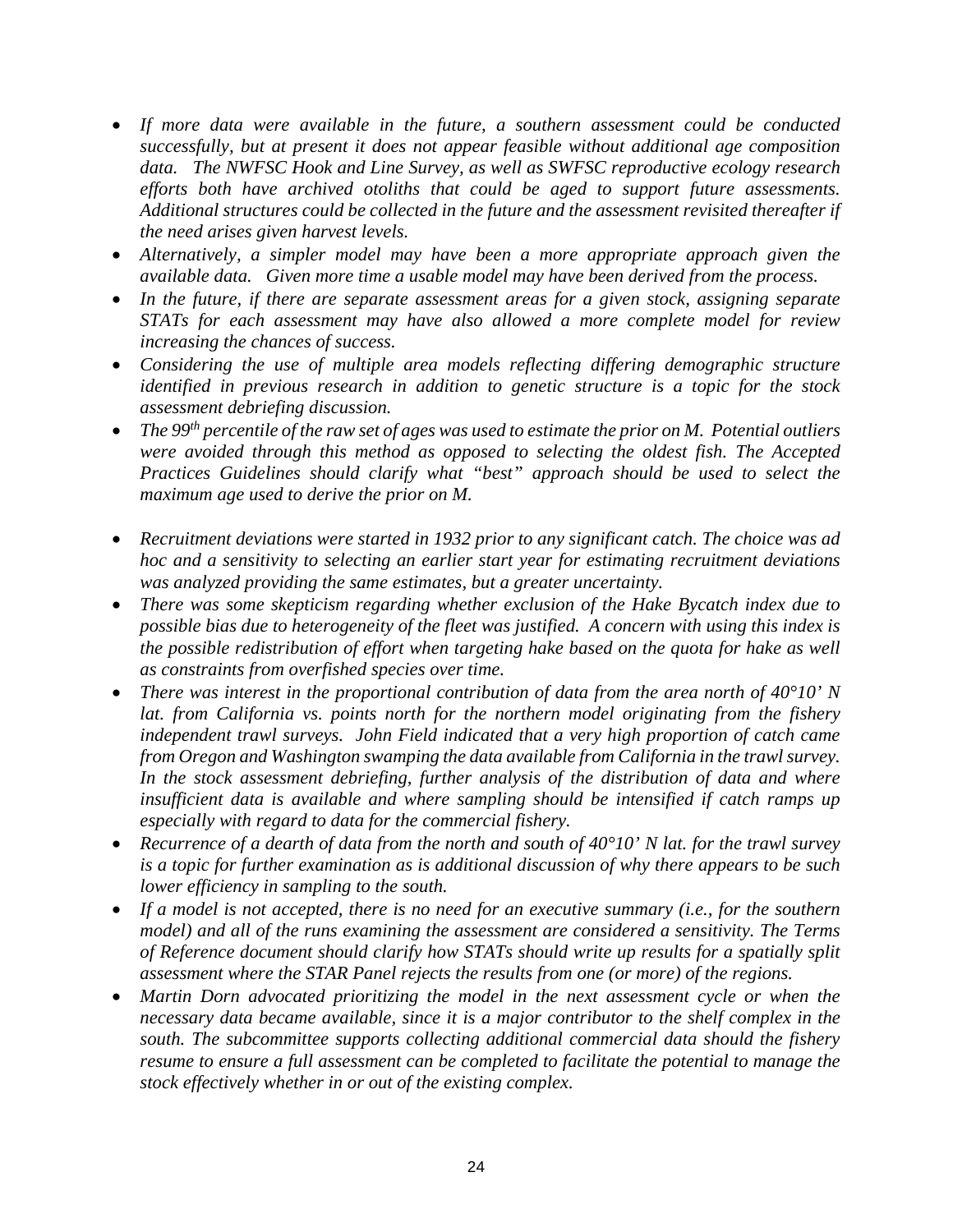- *Consideration of an acoustic mid-water survey was broached by Jim Hastie, though resources are not available at present and would not be possible without additional funding. This is even more essential for the south in that the southern stock tends to be more closely associated with rocky reef and more poorly represented by the trawl surveys.*
- *Among other future research needs, one priority is further examination of the difference in sex ratios at age apparent in yellowtail rockfish to address associated concern regarding whether differential natural mortality rates throughout the lifespans of populations are reasonable. Additional investigations that better quantify the phenomena, and evaluate potential causal mechanisms would be beneficial for this and other species such as canary rockfish and black rockfish.*

# *BDR notes:*

# *CALIFORNIA:*

- *There is a need for more work evaluating the filtering mechanism for Stephens-MacCall method – there is a standard method but it is not perfect.*
- *Discard was modeled as a separate fleet. There was only a small difference when it was removed altogether. In general, it is important to be careful to consider whether to remove data taken from areas that were subsequently closed when developing CPUE indices. Analysis done in the STAR panel showed that this can have an effect on the index.*
- *Being able to estimate steepness and M are an unusual feature of this assessment, but were included to better evaluate uncertainty.*

# *OREGON*

- *The Oregon model appeared to have greater uncertainty in scale than to stock status, in contrast to CA.*
- *There was less data overall with than for California indices, but shorter periods*
- *The strong recruitment in the mid-1990s corresponds to large catches, but the 2013 recruitment is even larger and is based on compositional data.*
- *Recommend fishery independent survey of nearshore stocks.*
- *The STAT attempted to address the issues raised by advisors regarding the scale of the BDR population (as inferred from ROV and acoustic surveys) through sensitivity analyses*
- *There is a much larger percentage of females in catch in BDR than male. Currently the model assumes that this difference is due to growth and higher male M (for both assessments).*

# *Scorpionfish notes:*

- *Although all available otoliths from the NWFSC survey were aged from 2005 to the present, there is a need for additional age data (particularly from depths not sampled by the survey).*
- *There is little information on the stock in Mexico.*
- *Uncertain why there is a sex ratio skewed toward males in NWFSC survey,*
- *Need for information on aggregating behavior, fecundity/maturity, discard mortality, and ageing validation, error and bias.*
- *The spawning biomass and total biomass time series from the assessment display an almost sinusoidal pattern over time, as do the recruitments. To investigate the cause of this and to consider the potential for an environmental correlate for recruitment (and growth potentially),*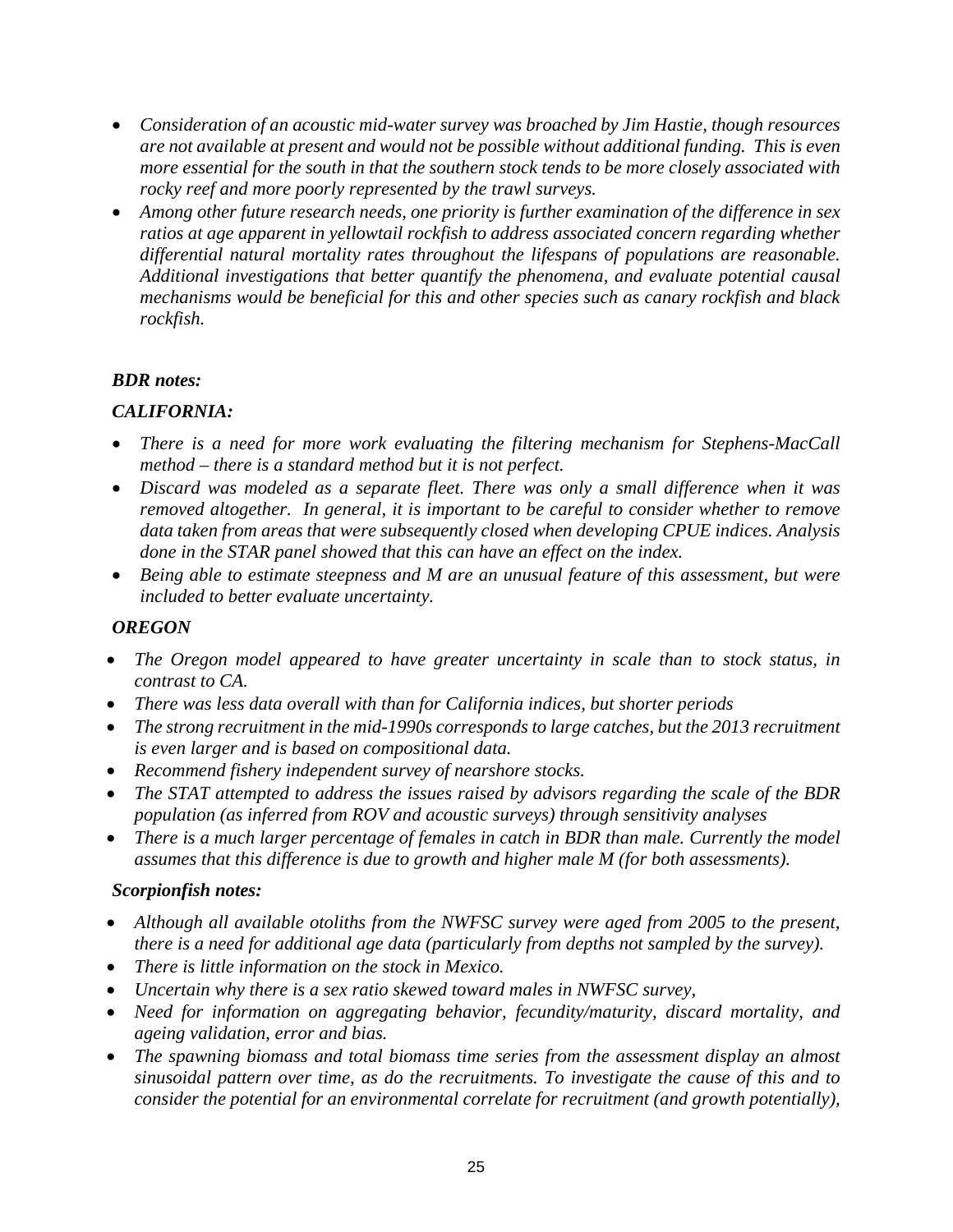*the model output recruitment deviations were plotted vs. the annual CalCOFI sea surface temperature index which is used in the Pacific sardine assessment. This showed moderate level*  of correlation ( $R^2 = 0.136$ ) and in the expected direction with larger average recruitment at *higher temperatures.* 

 *Publically Owned Treatment Works trawl survey could collect more info such as sex, otoliths, depth.* 

 9. Initial Harvest Specifications and Management Measure Actions for 2019-2020 Management

#### **Review of Analysis of New Default Sigma Based on Past Assessments**

The Scientific and Statistical Committee (SSC) reviewed a report by the SSC Groundfish Subcommittee (GFSC) of their August 2017 meeting to review several new analyses of the sigma values that quantify scientific uncertainty in stock assessments, and are used to calculate the buffer between the overfishing limit (OFL) and acceptable biological catch (ABC). Based on the results of those analyses (Agenda Item E.9, Attachments  $\frac{4}{3}$  and  $\frac{5}{2}$ ), and subsequent discussions, the SSC recommends that there be no change in the default sigmas used to develop ABCs for the 2019- 2020 management cycle. The methods reviewed are promising approaches to evaluate how uncertainty and sigma values increase in the future as assessments become older. Consequently, specification of OFLs in future management cycles will likely include some type of calculation to scale sigma values relative to the age of the assessment.

#### **Sigma values for the 2019-2020 Harvest Specifications**

The SSC notes that several stock assessments developed during the 2017 cycle had greater uncertainty than the default sigmas, when inferred from either the decision table or the modelestimated confidence intervals. In these cases, the SSC adopted sigma values that reflect the maximum of these three values. The SSC will revise its Terms of Reference for Stock Assessment to clarify this practice.

#### **OFL Determinations for the 2019-2020 Harvest Specifications**

The SSC evaluated OFLs for each stock and area (including contributions to managed stock complexes) compiled by Council staff based on 2017 and previous stock assessments and analyses. The OFLs are provided in Table 1 in Agenda Item E.9, Supplemental Revised Attachment 1. OFL values from stock assessments (including updates and catch-only updates) developed and recommended for management in this past assessment cycle were taken directly from those assessments. For all values in the table that were based on past assessments or data-limited methods, two scientists (either assessment analysts and/or members of the SSC GFSC) reviewed the original document and confirmed that the numbers in the table were correct, and thus represented the best scientific information available.

The precise origin of several values was unclear at the time Attachment 1 was provided to the briefing book. These values were investigated by SSC members over the past several weeks, and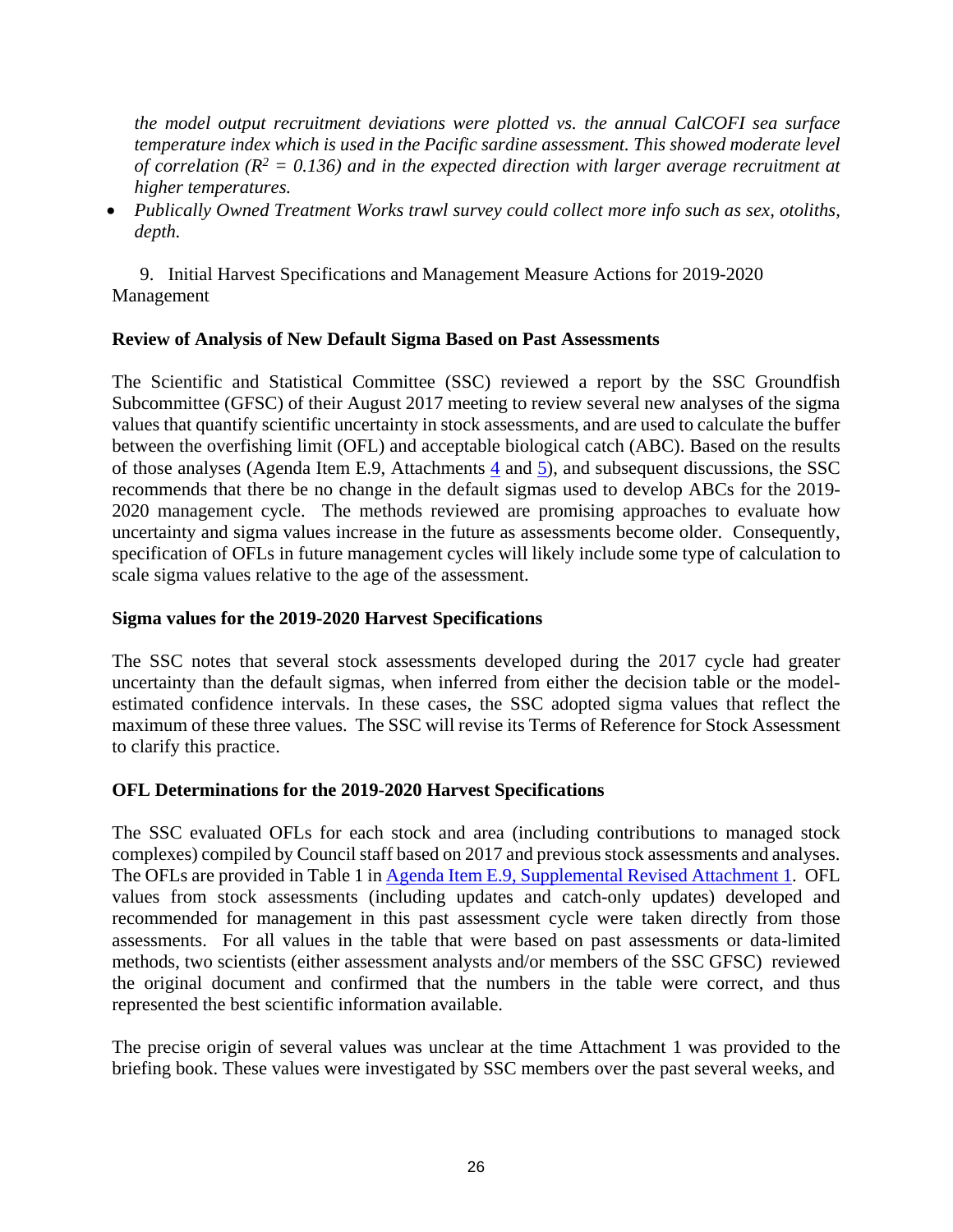discussed at the SSC meeting. Based on those discussions, the SSC recommends the following changes to Supplemental Revised Attachment 1:

- For cowcod south of 40° 10' N. latitude, the 2019 and 2020 OFL values were updated to 13.3 mt for the Monterey management area, based on Appendix C of the 2013 cowcod assessment.
- For lingcod, the stock assessment team (STAT) provided revised OFLs to correct a technical error in the way in which the projections were conducted in Stock Synthesis for the 2017 California base model. Specifically, when there are time blocks used in selectivity estimations, care must be taken to ensure that the model does not revert to applying the earliest selectivity patterns to the projection period. The revised value for 2019 for the California model (area south of 42° N.) is now 1,253 mt. As there were some additional technical issues associated with providing the 2020 OFL in time for SSC review, including that the OFL will also be dependent upon the P-star value chosen by the Council for lingcod, the 2020 OFL will be provided for final adoption in November. The 2019 OFL for the California model leads to 2019 OFLs north and south of 40° 10 N. of 4,957 and 986 mt, respectively. The basis for the apportionment of the California model OFL is the fiveyear average percentage of the NWFSC bottom trawl survey biomass in California waters between 40° 10' and 42° N. latitude, which is estimated to be 21.3 percent.
- For blue/deacon rockfish in Washington state, as catches and other data were not included in the most recent assessment (which was limited to Oregon), contributions to the northern OFL were based on an analysis developed by the STAT and recommended by the SSC as the best available science. Those contributions are 8.7 and 8.4 mt for 2019 and 2020, respectively. This leads to final OFLs for "nearshore rockfish north" of 203 and 200 mt for 2019 and 2020, respectively. The analysis will be included as an appendix in the final blue deacon rockfish stock assessment.
- For blue/deacon rockfish in California south of Point Conception, catches and other data were not included in the most recent assessment. Consequently, a depletion corrected average catch (DCAC) analysis, informed by change in biomass in the recent (2007-2017) time period from the base California model, was undertaken subsequent to the assessment review. The analysis indicated an OFL of 21.8 mt for both years in the 2019-2020 management cycle. The analysis will be appended to the final stock assessment document. The adoption of this OFL leads to values for nearshore rockfish south equal to 1,300 and 1,322 mt for 2019 and 2020, respectively.
- For gopher rockfish, the 2005 assessment is no longer considered reliable for OFL projections. However, given that the stock was estimated (and projected) to be well above *B*MSY in that assessment, and catches have generally been below the equilibrium maximum sustainable yield (MSY) level since the assessment was adopted, the OFL is based on the equilibrium MSY proxy estimated in that assessment, of 101 mt. This contribution remains a category 3 assessment, based on the age of the assessment.

Several OFLs could not be updated at the present meeting: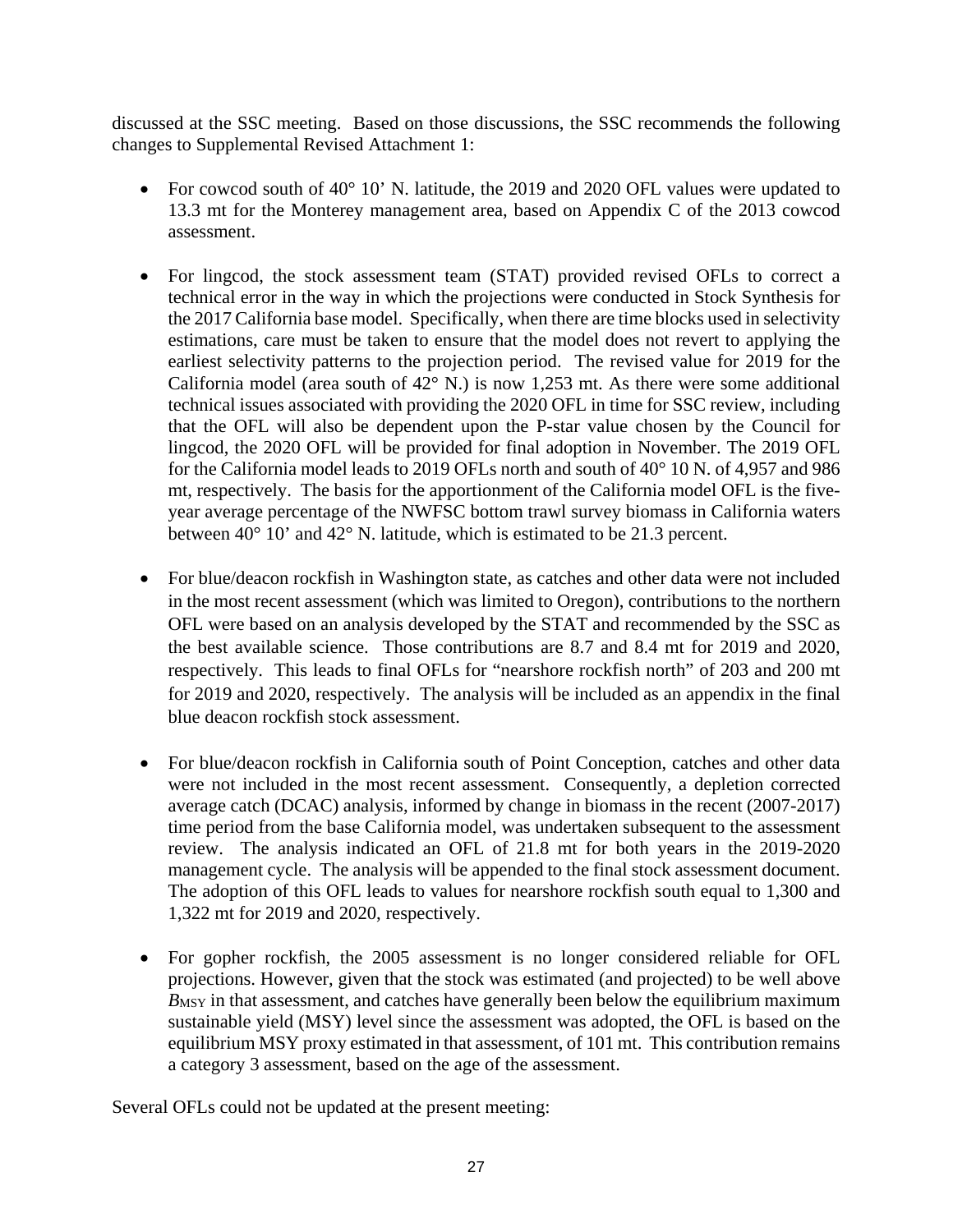- For Pacific ocean perch (POP), OFL values are pending the results of additional analyses, and potential changes to the base model, as requested by the SSC to the POP STAT (Agenda Item E.8.a, Supplemental SSC Report 1), to be reviewed in the mop-up webinar in late September.
- For starry flounder, a data moderate assessment using Depletion-Based Stock Reduction Analysis (DB-SRA) has been developed and will be reviewed at the September mop-up webinar.
- For Washington cabezon, discussions of potential analyses are ongoing.

The SSC also notes that the OFLs adopted for 2020 are contingent on the assumption of ABC removals in 2019, which are in turn contingent on Council's choice of P-star (P\*; the probability of overfishing), and may need to be revised based on Council decisions or changes to P-star values.

# **Stock Assessment Category Designations for the 2019-2020 Management Cycle**

The category designations in Table 1 in Agenda Item E.9, Supplemental Revised Attachment 1 have been confirmed by the SSC as consistent with the approach used to determine OFLs. Changes relative to past designations included a change for yelloweye rockfish from category 2 to category 1 (based on the fact that recruitment deviations are estimated and appear well informed), and California lingcod from category 2 to category 1 (based on the extended time series from the bottom trawl survey, including age-compositional data not included in the 2009 assessment, which help inform the model). Blue/deacon rockfish is designated a category 2 assessment, because it combines two cryptic species into one assessment complex.

# *SSC Notes:*

*The sigma analysis developed by Ms. Privitera-Johnson involved using custom-developed software to project biomass and OFLs forward from the population age-structure in different models from the same year under the OFL control rule. The value of sigma is then defined as the standard deviation of the projected OFLs. This approach captures uncertainty due to among*assessment variation in the F<sub>MSY</sub> proxy as well as in biomass. The SSC recommended conducting *the projections with variation in recruitment about the stock-recruitment relationship to capture another facet of uncertainty.* 

*With respect to the sigma analysis by Dr. Chantel Wetzel, it is recognized that our current decision tables and sigmas do not account for changes in uncertainty as related to the age of an assessment, but that some general rules related to expected monotonic increases should ultimately be developed based on these results. Both analyses should be informative for future consideration of propagating uncertainty.*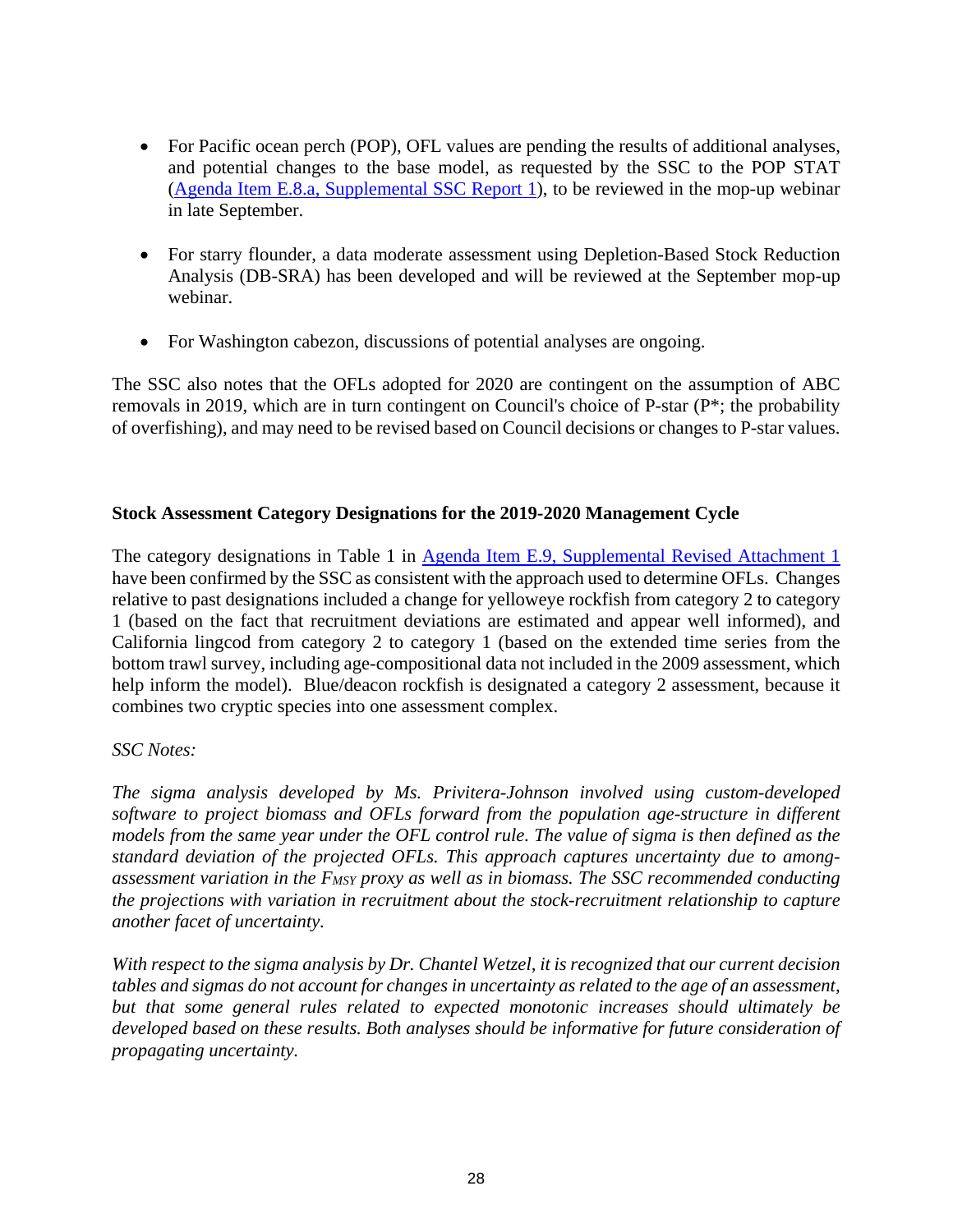| <b>Salmon</b>         | <b>Groundfish</b>              | <b>Coastal Pelagic</b><br><b>Species</b> | <b>Highly</b><br><b>Migratory</b><br><b>Species</b> | <b>Economics</b>     | Ecosystem-<br><b>Based</b><br><b>Management</b> |
|-----------------------|--------------------------------|------------------------------------------|-----------------------------------------------------|----------------------|-------------------------------------------------|
| <b>Galen Johnson</b>  | <b>David</b><br><b>Sampson</b> | <b>André Punt</b>                        | Aaron<br><b>Berger</b>                              | <b>Cameron Speir</b> | <b>Martin Dorn</b>                              |
| John Budrick          | Aaron Berger                   | Aaron Berger                             | John Field                                          | Michael Harte        | Evelyn Brown                                    |
| Alan Byrne            | John Budrick                   | Evelyn Brown                             | Michael Harte                                       | Dan Holland          | John Field                                      |
| Owen Hamel            | <b>Martin Dorn</b>             | John Budrick                             | Dan Holland                                         | André Punt           | Michael Harte                                   |
| Michael Harte         | John Field                     | Alan Byrne                               | André Punt                                          | David Sampson        | Dan Holland                                     |
| Will<br>Satterthwaite | Owen Hamel                     | John Field                               | David<br>Sampson                                    |                      | Galen Johnson                                   |
| Ole Shelton           | André Punt                     | Owen Hamel                               |                                                     |                      | André Punt                                      |
| Cameron Speir         | Tien-Shui Tsou                 | Will<br>Satterthwaite                    |                                                     |                      | Will<br>Satterthwaite                           |
|                       |                                | Tien-Shui Tsou                           |                                                     |                      | Ole Shelton                                     |
|                       |                                |                                          |                                                     |                      | Cameron Speir                                   |
|                       |                                |                                          |                                                     |                      | Tien-Shui Tsou                                  |

# SSC Subcommittee Assignments, September 2017

**Bold** denotes Subcommittee Chairperson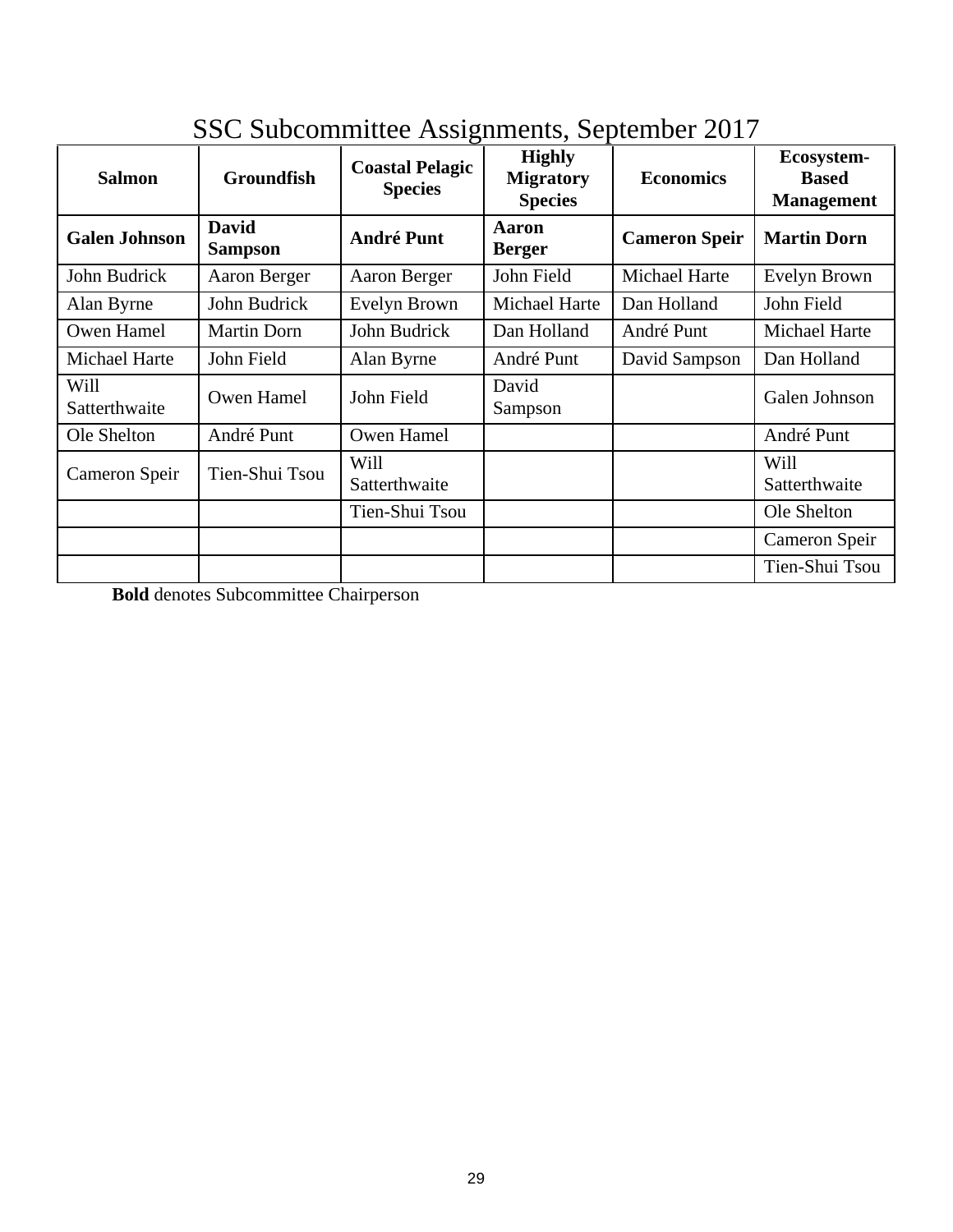| <b>Council Meeting Dates</b>           | <b>Location</b>                        | <b>Likely SSC Mtg Dates</b> | <b>Major Topics</b>                    |
|----------------------------------------|----------------------------------------|-----------------------------|----------------------------------------|
| <b>March 7-14, 2018</b>                | DoubleTree by Hilton Sonoma            |                             | Election of new SSC officers           |
| Proposed Subcommittees may meet Wed,   | <b>One Doubletree Drive</b>            |                             | Identify salmon management             |
| Mar 7                                  | Rohnert Park, CA 94928                 |                             | objectives                             |
| Advisory Bodies may begin Thu, March 8 | Phone: 707-584-5466                    | Half-day CPS                | Salmon review/Pre I                    |
| Council Session may begin Fri, March 9 |                                        | <b>Subcommittee Session</b> | CA current & IEA report                |
|                                        |                                        | Wed, March 7                | FEP Climate Shift Initiatives          |
|                                        |                                        | Two-day SSC Session         | Report                                 |
|                                        |                                        | Thu, March 8 - Fri,         | Sablefish Ecosystem Indicators         |
|                                        |                                        | March 9                     | <b>MSE</b>                             |
|                                        |                                        |                             | Groundfish initial stock               |
|                                        |                                        |                             | assessment plan and Terms of           |
|                                        |                                        |                             | Reference                              |
| <b>April 4-11, 2018</b>                | <b>Sheraton Portland Airport Hotel</b> |                             | <b>Pacific Sardine Assessment</b>      |
| Proposed Subcommittees may meet Wed,   | 8235 NE Airport Way                    |                             | Salmon Methodology Topic               |
| Apr 4                                  | Portland, OR 97220                     | Two-day SSC Session         | Selection                              |
| Advisory Bodies may begin Thu, April 5 | Phone: 503-281-2500                    | Thu, April 5 – Fri, April 6 | <b>ATM Methodology Final</b>           |
| Council Session may begin Fri, April 6 |                                        |                             | Approval                               |
|                                        |                                        |                             | Process for Review of Ref. Points      |
|                                        |                                        |                             | for Monitored Stocks                   |
| June 6-14, 2018                        | <b>DoubleTree by Hilton Spokane</b>    |                             | Final stock assessment plan and        |
| Proposed Subcommittees may meet Wed,   | <b>City Center</b>                     | Two-day SSC Session         | <b>Terms of Reference</b>              |
| Jun 6                                  | 322 N. Spokane Falls Court             | Thu, June 7 – Fri, June 8   | Research and Data Needs, Prelim.       |
| Advisory Bodies may begin Thu, June 7  | Spokane, WA 99201                      |                             |                                        |
| Council Session may begin Fri, June 8  | Phone: 509-455-9600                    |                             |                                        |
| <b>September 5-12, 2018</b>            | DoubleTree by Hilton Hotel             |                             | <b>Groundfish Stock Assessment</b>     |
| Proposed Subcommittees may meet Wed,   | <b>Seattle Airport</b>                 |                             | Methodology Review Topic               |
| Sept 5                                 | 18740 International Boulevard          | Two-day SSC Session         | Selection                              |
| Advisory Bodies may begin Thu, Sept 6  | Seattle, WA 98188                      | Thu, Sep 6 – Fri, Sep 7     | Research and Data Needs, Final         |
| Council Session may begin Fri, Sept 7  | Phone: 206-246-8600                    |                             | Salmon Methodology Topic               |
|                                        |                                        |                             | Priorities                             |
| <b>November 1-8, 2018</b>              | San Diego Marriott Del Mar             |                             | <b>CPS</b> Methodology Topic Selection |
| Proposed Subcommittees may meet Thu,   | 11966 El Camino Real                   | Two-day SSC Session         | <b>Groundfish Stock Assessment</b>     |
| Nov 1                                  | San Diego, CA 92130                    | Fri, Nov $2 - Sat$ , Nov 3  | Methodology Topic Priorities           |
| Advisory Bodies may begin Fri, Nov 2   | Phone: 858-523-1700                    |                             | Salmon Methodology Review              |
| Council Session may begin Sat, Nov 3   |                                        |                             |                                        |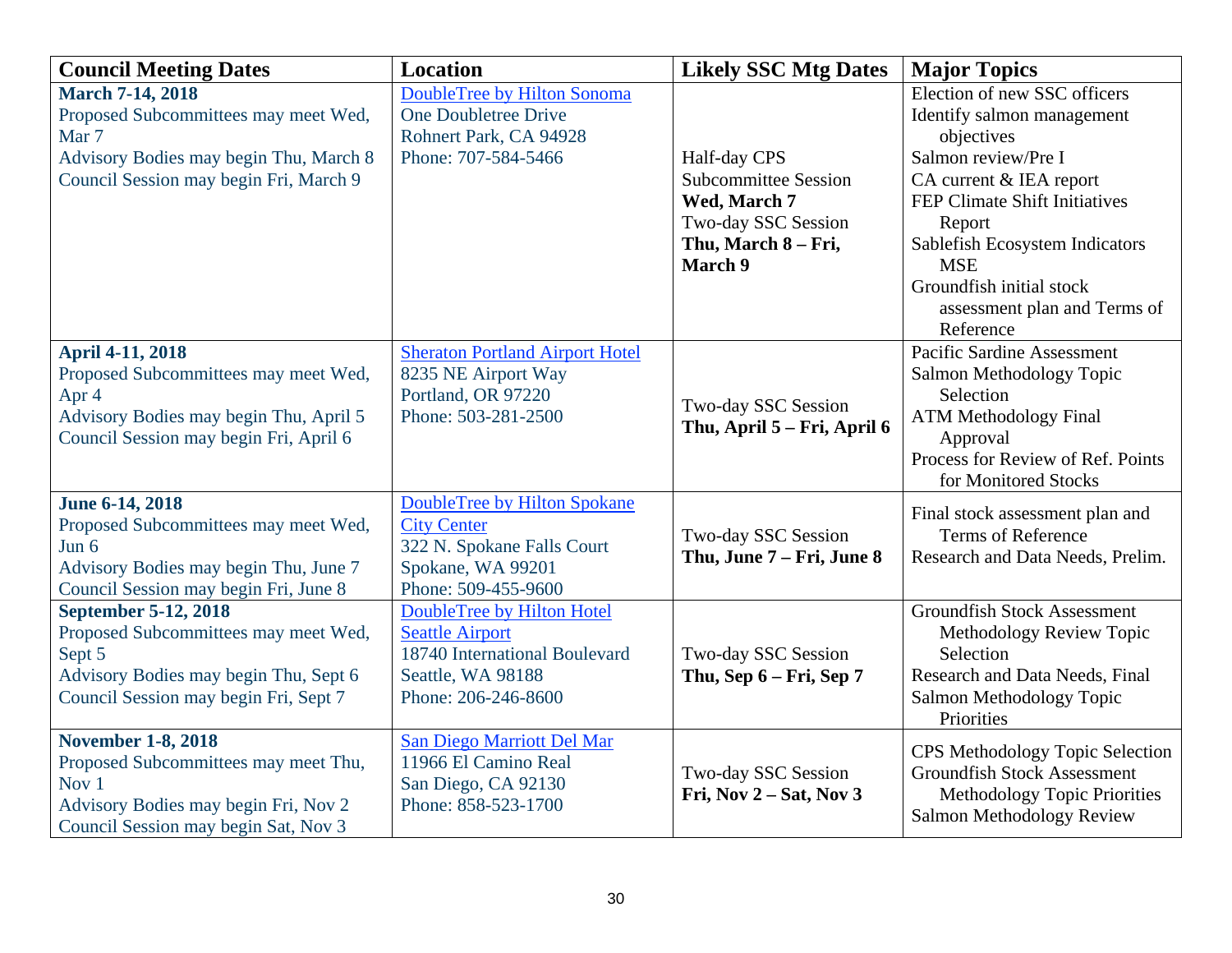|                         | Proposed Workshops and SSC Subcommittee Meetings for 2017 and 2018 |                                      |                                          |                                                                                                                           |                                       |                                 |                                |  |
|-------------------------|--------------------------------------------------------------------|--------------------------------------|------------------------------------------|---------------------------------------------------------------------------------------------------------------------------|---------------------------------------|---------------------------------|--------------------------------|--|
|                         | <b>Workshop/Meeting</b>                                            | <b>Potential Dates</b>               | Sponsor/<br><b>Tentative</b><br>Location | <b>SSC Reps.</b>                                                                                                          | <b>Additional</b><br><b>Reviewers</b> | AB Reps.                        | <b>Council</b><br><b>Staff</b> |  |
| $\mathbf{1}$            | Salmon Methodology<br>Review                                       | Oct. 17                              | Council/<br>Webinar                      | Salmon<br>Subcommittee                                                                                                    | None                                  | <b>STT</b><br>SAS<br><b>MEW</b> | Ehlke                          |  |
| $\boldsymbol{2}$        | CAPAM Workshop on<br>Recruitment                                   | Oct. $30 - Nov. 3$                   | CAPAM/<br>Miami, FL                      | Punt                                                                                                                      | TBD                                   | None                            | None                           |  |
| $\overline{\mathbf{3}}$ | 2017 Groundfish Stock<br><b>Assessment Process Review</b>          | Dec. 1                               | Council/<br>Webinar                      | Groundfish<br>Subcommittee                                                                                                | Apostolaki                            | <b>GMT</b><br><b>GAP</b>        | DeVore                         |  |
| 4                       | <b>SCS6</b> Meeting                                                | Jan. 17-19, 2018                     | Council &<br>NMFS/<br>San Diego,<br>CA   | Satterthwaite,<br>Holland, Punt,<br>Berger, Budrick,<br>Field, Hamel,<br>Harte, Johnson,<br>Sharma, Speir,<br><b>Tsou</b> | <b>TBD</b>                            | None                            | Tracy, DeVore<br>Others? TBD   |  |
| 5                       | <b>CPS ATM Methodology</b><br>Review                               | Jan. $30 - \text{Feb. } 2$ ,<br>2018 | Council/<br>La Jolla, CA                 | Punt, Brown,<br>Hamel                                                                                                     | <b>TBD</b>                            | <b>TBD</b>                      | Griffin                        |  |
| 6                       | Review of Sardine Update<br>Assessment                             | March 7                              | Council/<br>Rohnert Park,<br>CA          | <b>CPS</b> Subcommittee                                                                                                   | None                                  | <b>CPSMT</b><br><b>CPSAS</b>    | Griffin                        |  |
| 7                       | CPS Webinar on Reference<br>Points for Monitored<br>Stocks?        | TBD                                  | Council/<br>TBD                          | <b>CPS</b> Subcommittee                                                                                                   | <b>TBD</b>                            | <b>CPSMT</b><br><b>CPSAS</b>    | Griffin                        |  |
| 8                       | Sablefish Ecosystem<br><b>Indicators MSE Review?</b>               | TBD                                  | Council/<br>TBD                          | Ecosystem<br>Subcommittee                                                                                                 | TBD                                   | <b>GMT</b><br>GAP               | DeVore                         |  |